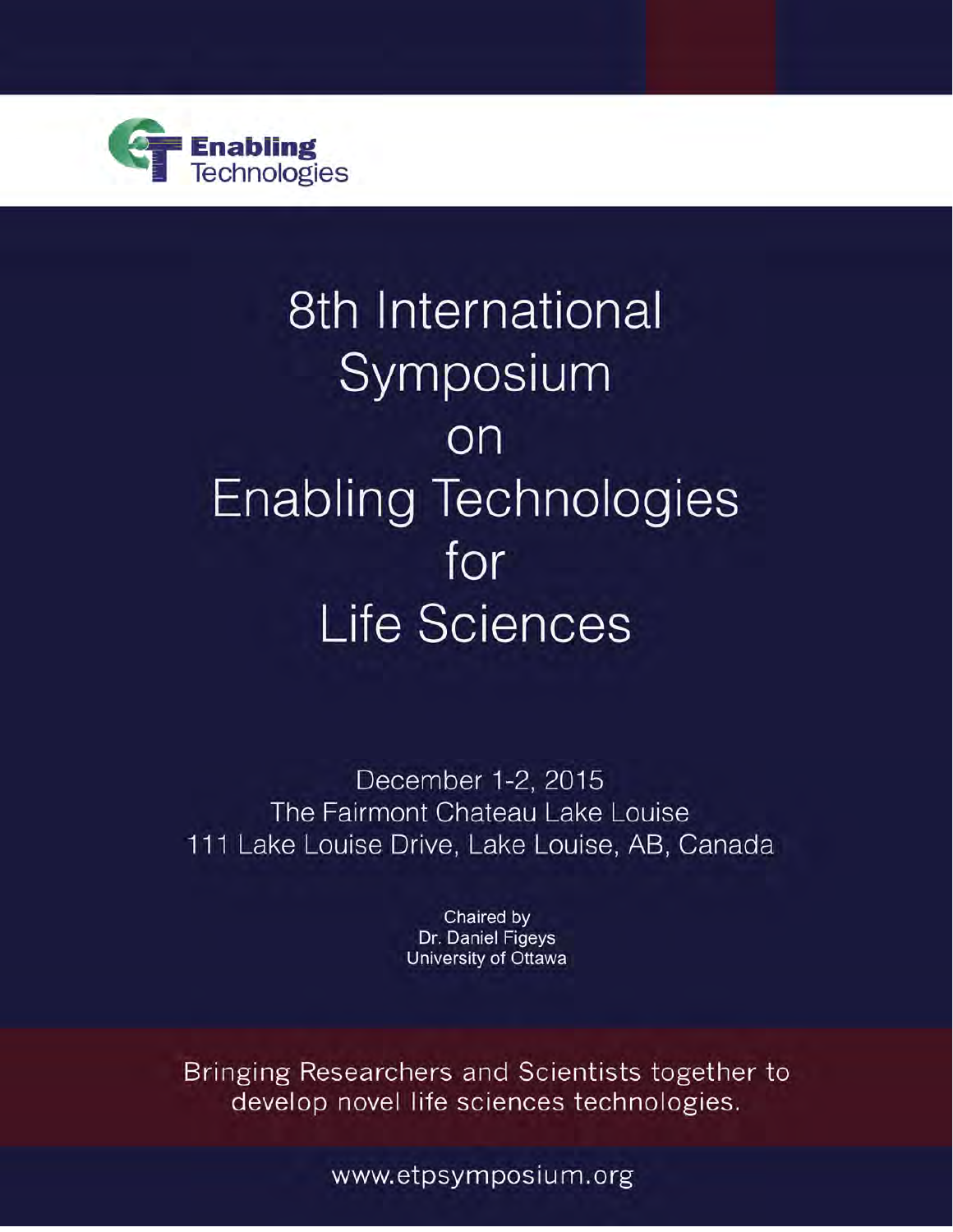# **Table of Contents**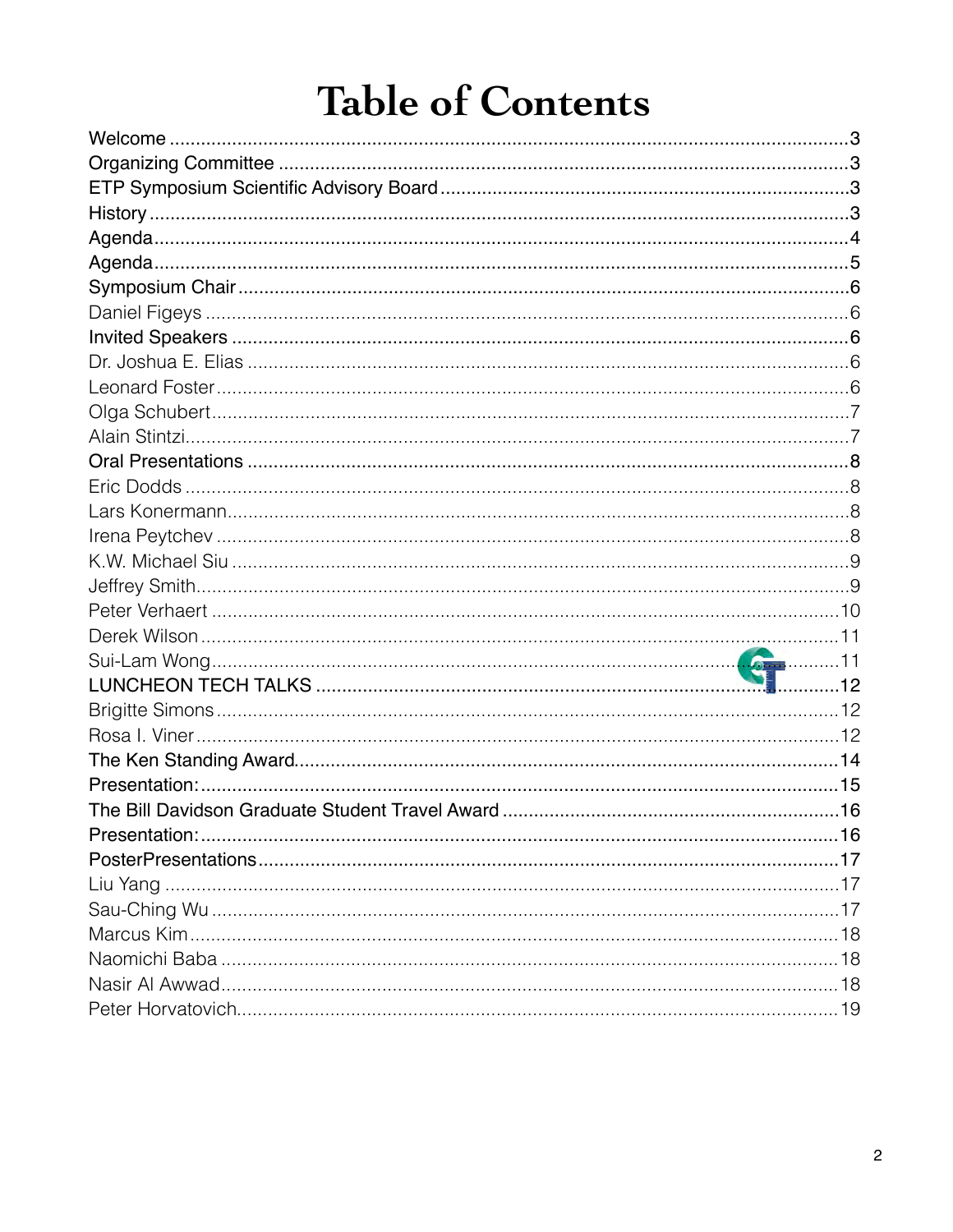# **Welcome**

On behalf of the Organizing and Scientific Advisory Committees, I would like to welcome you to the 8th International Symposium on Enabling Technologies (ETP 2015). ETP Symposium has been fortunate, once again, to bring together an excellent slate of speakers representing a wide range of novel techniques that have or will have a major influence on research in the life sciences. We wish to thank our sponsors for their continued support as without them, the ETP Symposia would not continue.

The symposium offers several opportunities for discussions between attendees, speakers and sponsors. We urge everyone to take advantage of these chances to get together with others who share your scientific interests.

The ETP Symposium is held every two years in order to permit our participants to focus on their research and develop new technologies. As of 2011, we deviated from our normal course so that we may alter the emphasis from Proteomics to a more broad scope to meet the most recent advances of technology that impact the life sciences. If you have suggestions for topics to be included in future symposia, please let us know. We welcome all comments and suggestions.

Thank you for supporting the ETP Conferences.

Janette Champ President ETP Symposium Inc.

# **Organizing Committee**

Dr. Daniel Figeys, University of Ottawa, Symposium Chair Janette Champ, President, ETP Symposium Inc.

# **ETP Symposium Scientific Advisory Board**

Ruedi Aebersold, Institute of Molecular Systems Biology, ETH Europe Robert K. Boyd, Researcher Emeritus, National Research Council of Canada Catherine Costello, Boston University School of Medicine, Mass Spectrometry Resource Chris Dambrowitz, Northern Alberta Institute of Technology (NAIT) Norman Dovichi, University of Notre Dame Daniel Figeys, University of Ottawa (Committee Chair) Randy Johnston, Dept. of Biochemistry & Molecular Biology, University of Calgary Pierre Thibault, Université de Montréal

# **History**

The ETP Symposium was initiated as part of a Genome Canada project sponsored by MDS Sciex, Genome Alberta and Genome Prairie. Its major theme was to have world-renown scientists present papers on their experiences with novel technologies that have, or will have a major influence on research in the life sciences. The popularity of the original two symposia led to the creation of a not-for-profit entity, ETP Symposium Inc., who now is responsible for organizing the symposium on a biennial basis. The theme remains the same: alerting scientists in the life sciences to advances in new technology that could have a significant impact on their research activities.

The original founders of ETP are Dr. William (Bill) Davidson and Janette Champ.

Historic ETP Symposia, together with full programs, may be found on our website: www.etpsymposium.org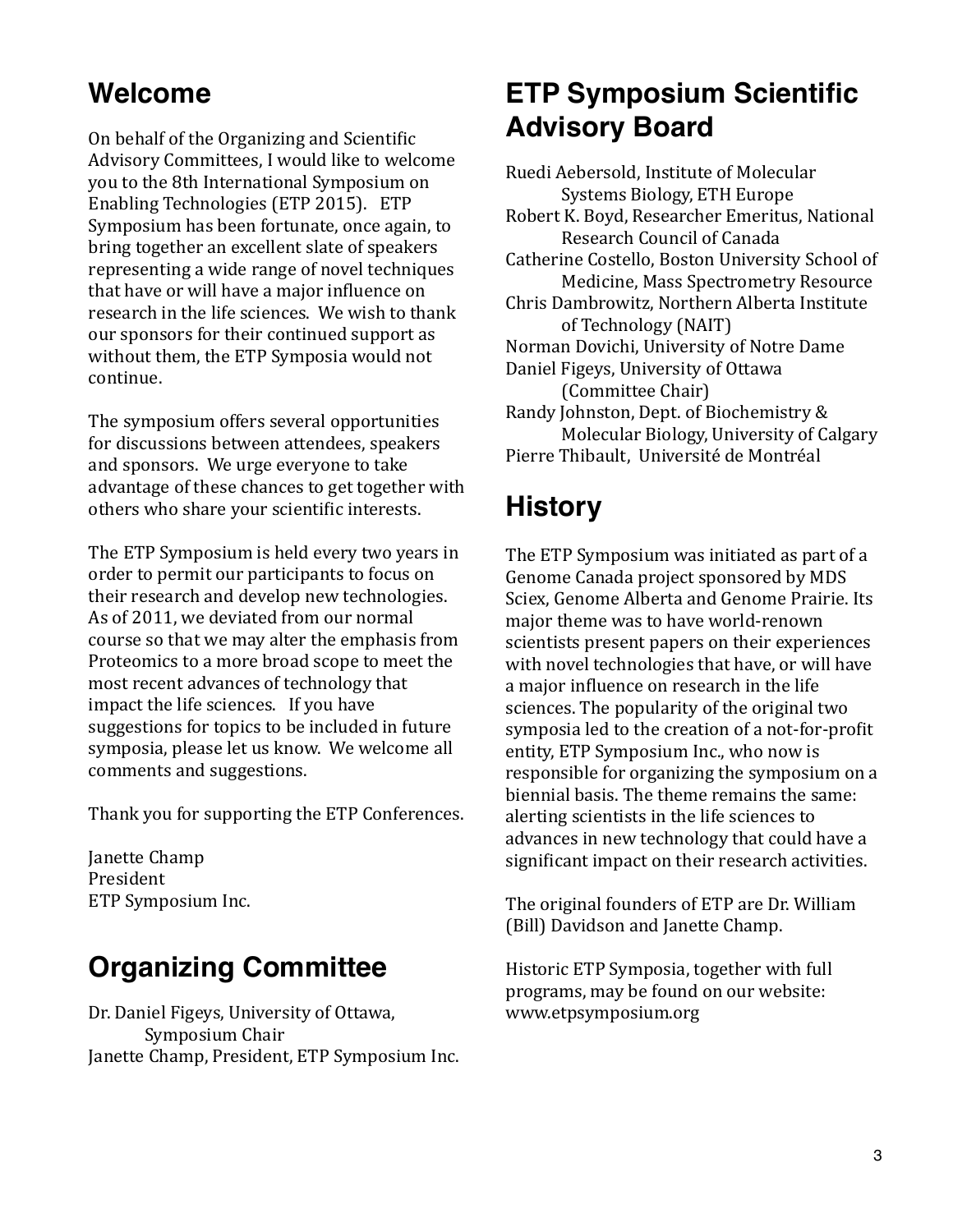# 8th International Symposium on Enabling Technologies

Fairmont Chateau Lake Louise

Lake Louise, AB

| Tuesday, December 1, 2015          |                                                                                                                                                                                                                                          |  |  |  |
|------------------------------------|------------------------------------------------------------------------------------------------------------------------------------------------------------------------------------------------------------------------------------------|--|--|--|
| 17:30 -22:00                       | <b>Registration, pick up badges</b><br>Welcome Reception & Dinner with Sommelier & Wine Pairing<br><b>Alpine Room</b>                                                                                                                    |  |  |  |
| <b>Wednesday, December 2, 2015</b> |                                                                                                                                                                                                                                          |  |  |  |
| $7:00 - 8:30$                      | <b>Breakfast</b><br><b>Poppy Brasserie</b>                                                                                                                                                                                               |  |  |  |
| $8:00 - 8:30$                      | Late Registration, pick up badges                                                                                                                                                                                                        |  |  |  |
| 8:30                               | Conference start<br><b>Victoria Room</b>                                                                                                                                                                                                 |  |  |  |
| $8:30 - 8:40$                      | <b>Introductions</b>                                                                                                                                                                                                                     |  |  |  |
| <b>Conference Sessions</b>         |                                                                                                                                                                                                                                          |  |  |  |
| $8:40 - 9:10$                      | <b>INVITED SPEAKER</b>                                                                                                                                                                                                                   |  |  |  |
|                                    | Alain Stintzi, University of Ottawa<br>Decoding the host-gut microbiota dialogue in children with inflammatory bowel disease                                                                                                             |  |  |  |
|                                    | <b>ORAL PRESENTATIONS</b>                                                                                                                                                                                                                |  |  |  |
| $9:10 - 9:30$                      | Eric Dodds, University of Nebraska - Lincoln<br>TGIycan and Glycopeptide Separations by Ion Mobility Spectrometry: Towards Isomer Discrimination<br>and Biomolecule Class Sorting for Glycoproteomics                                    |  |  |  |
| $9:30 - 9:50$                      | Irena Peytchev, Queen's University<br>The optimization of cultural and physical conditions in cadmium sulfide quantum dot biosynthesis by<br>the fungus Fusarium oxysporum                                                               |  |  |  |
| $9:50 - 10:20$                     | <b>INVITED SPEAKER</b>                                                                                                                                                                                                                   |  |  |  |
|                                    | Joshua Elias, Stanford University School of Medicine<br>Characterizing host-microbe interactions in the gut: host-centric proteomics and beyond                                                                                          |  |  |  |
| 10:20 - 10:40                      | Coffee Break                                                                                                                                                                                                                             |  |  |  |
| $10:40 - 11:10$                    | <b>INVITED SPEAKER</b>                                                                                                                                                                                                                   |  |  |  |
|                                    | Dr. Leonard Foster, University of British Columbia<br>Inter-tissue differences in the interactome by PCP-SILAC                                                                                                                           |  |  |  |
|                                    | <b>ORAL PRESENTATIONS</b>                                                                                                                                                                                                                |  |  |  |
| $11:10 - 11:30$                    | <b>Sui-Lam Wong, University of Calgary</b><br>Development of a streptavidin-based system with both reversible binding and immobilization<br>capabilities for recombinant proteins tagged with an engineered streptavidin-binding peptide |  |  |  |
| $11:30 - 11:50$                    | <b>Peter Verhaert, Lund University</b><br>Antibody-free analysis of human secretomes for medical applications. Mass spectrometry based<br>detection of secretory peptides proteins in primary cell culture media.                        |  |  |  |
| $11:50 - 12:10$                    | Lars Konermann, Western University<br>Using MD Simulations to Understand the Mechanism of Protein Electrospray Ionization                                                                                                                |  |  |  |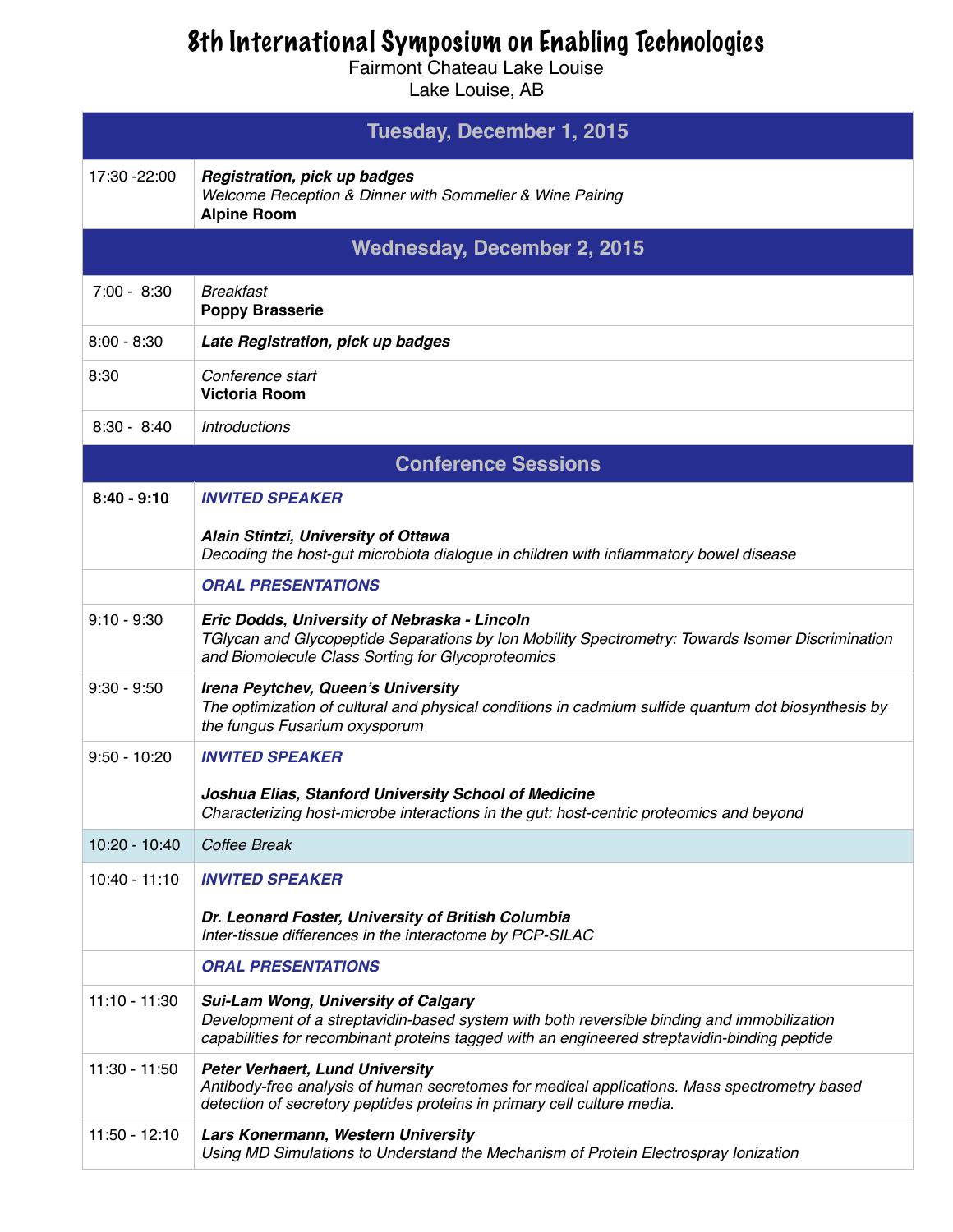# 8th International Symposium on Enabling Technologies

Fairmont Chateau Lake Louise Lake Louise, AB

| <b>Wednesday, December 2, 2015</b> |                                                                                                                                                                     |  |  |  |
|------------------------------------|---------------------------------------------------------------------------------------------------------------------------------------------------------------------|--|--|--|
| $12:10 - 12:30$                    | <b>Short Break</b>                                                                                                                                                  |  |  |  |
|                                    | 12:30 - 13:30 Lunch Seminars - lunch served                                                                                                                         |  |  |  |
|                                    | 12:45 - 13:00 - Thermo Fisher Presentation - <b>Rosa I. Viner</b><br>Advances in Orbitrap Technology                                                                |  |  |  |
|                                    | 13:00 - 13:15 - SCIEX presentation - Brigitte Simons<br>Quantitative and Qualitative Metabolomics for the Investigation of Interacellular Metabolism                |  |  |  |
| 13:30 - 14:00                      | Poster Session (sponsored by Waters) Coffee & Desert                                                                                                                |  |  |  |
| 14:00 - 14:30                      | <b>INVITED SPEAKER</b>                                                                                                                                              |  |  |  |
|                                    | <b>Olga Schubert, ETH Zurich</b><br>Genome-wide relative and absolute protein quantification in the human pathogen Mycobacterium<br>tuberculosis by SWATH MS        |  |  |  |
|                                    | <b>ORAL PRESENTATIONS</b>                                                                                                                                           |  |  |  |
| 14:30 - 14:50                      | Jeffrey Smith, Carleton University<br>Enhancing the sensitivity of MS-based proteomics and phosphoproteomics using TrEnDi                                           |  |  |  |
| $14:50 - 15:10$                    | <b>Derek Wilson, York University</b><br>When Proteins Go Rogue: Conformational Disorder in Cancer and Neurological Disease                                          |  |  |  |
| 15:10 - 15:30                      | K.W. Michael Siu, University of Windsor<br>Prognostic Significance of Head and Neck Cancer Biomarkers: Translation into Oral Surgery                                |  |  |  |
| 15:30 - 15:50                      | Coffee Break                                                                                                                                                        |  |  |  |
| $15:50 - 16:10$                    | <b>Bill Davidson Student Travel Award Winner</b>                                                                                                                    |  |  |  |
|                                    | Siavash Vahidi, University of Toronto<br>Uncovering the Dynamic Interactions of the FoF1 ATP Synthase Molecular Machine by H/D Exchange<br><b>Mass Spectrometry</b> |  |  |  |
|                                    | Sponsored by: SCIEX                                                                                                                                                 |  |  |  |
| 16:10 - 16:40                      | <b>Ken Standing Award Winner</b>                                                                                                                                    |  |  |  |
|                                    | Dr. Benjamin Garcia, University of Pennsylvania<br>Quantitative Proteomics for Understanding Modified Proteins and Proteomes                                        |  |  |  |
|                                    | Sponsored in part by: University of Manitoba                                                                                                                        |  |  |  |
| 16:40                              | <b>Closing Remarks - Conference Ends</b>                                                                                                                            |  |  |  |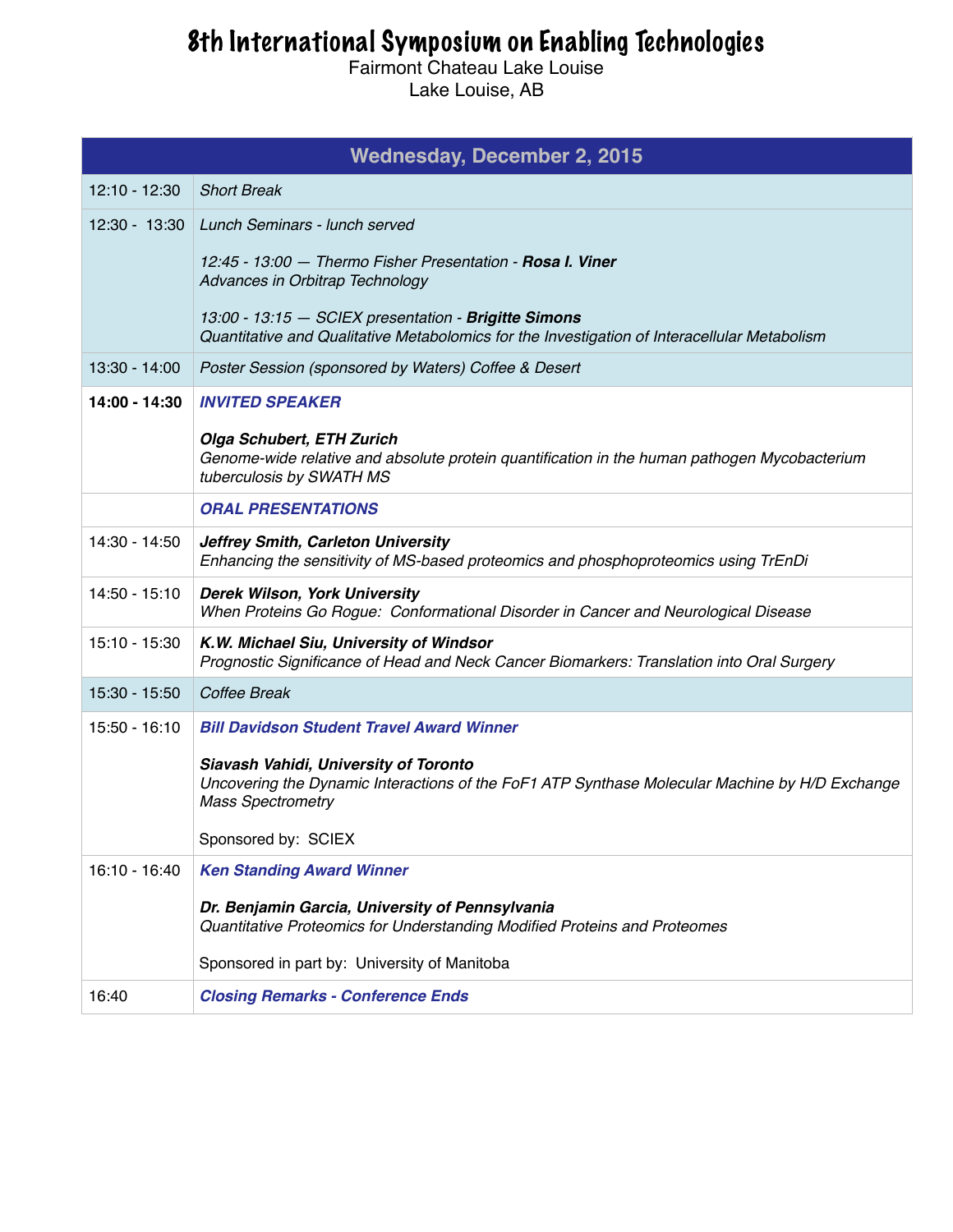# **Symposium Chair**

### **Daniel Figeys**

#### University of Ottawa

Daniel Figeys is a professor in the Department of Biochemistry, Microbiology and Immunology at the University of Ottawa. He is also the Director of the Ottawa Institute of Systems Biology, and a Tier-1 Canada Research Chair in proteomics and systems biology. Daniel obtained a B.Sc. and a M.Sc. in chemistry from the Université de Montréal. He obtained a Ph.D. in chemistry from the University of Alberta and did his postdoctoral studies at the University of Washington. His laboratory has published over 110 papers and has been cited over 6000 times. 

#### Research Interest:

Our laboratory focuses on the development and application of proteomics and lipidomics technology. For example, we created a device, called the Proteomic Reactor that allows the concentration and digestion of proteins in 60nl of volume. We are using the technologies developed in our laboratory to study biological processes. For example, we study PCSK9 and its impact on liver cells, the Proteome and lipidome in neuronal diseases, and more recently, we have been working on the proteome of inflammatory bowel diseases. 

# **Invited Speakers**

**Dr.** Joshua E. Elias Stanford University

# ABSTRACT:

#### *Characterizing host-microbe interactions in the gut: host-centric proteomics and beyond*

The intestinal microbiome has profound and diverse effects on host physiology, but the precise nature of hostmicrobe interactions remains difficult to measure. Specific microbial sub-populations, enumerated through 16S sequencing, are often correlated with health and disease states. This approach cannot directly report

dynamic host responses to perturbations to the microbiota as mediated by diet, pharmaceuticals, or opportunistic infections, however. We previously developed a mass spectrometry technique, "host-centric proteomics of stool," which directly measures proteins secreted or shed into the GI in response to changing intestinal ecosystems. With this approach, we quantified host responses to antibiotic-associated infections in mice, and demonstrate that the host proteome, as measured from stool, provides a sensitive and specific assay of different microbiotas and inflammation states. In certain cases, proteomic output proved superior to DNA sequencing techniques in distinguishing clinically relevant intestinal states.

As we extend our efforts to humans, we are broadening the reach of this powerful technique with new computational tools. Novel software we developed enables protein discovery at unprecedented depths, from virtually any organism, -- even in the absence of paired metagenomic sequencing. With it, we can characterize dynamic host, microbial and dietary interactions directly from stool. This is a fundamental step towards understanding the forces that shape the gut microbiome, and how it in turn can shift the balance between health and disease.

-----------------------------

### Leonard Foster

University of British Columbia

# ABSTRACT:

#### *Inter-tissue differences in the interactome by PCP-SILAC*

Modern mass spectrometers and bioinformatic workflows have enabled researchers to monitor  $>10000$  proteins in a single sample but the

interaction network (a.k.a., interactome) connecting these proteins remains challenging to measure. Traditional high-throughput interactome approaches, e.g., affinity-based approaches, are vastly too laborious so we developed an alterative approach based on protein correlation profiling (PCP). Seven tissues (Brain, Lung, Liver, Heart, Skeletal Muscle, Thymus and Kidney) were isolated from SILAC (Lys-6) and normal mice and complexes were resolved by size exclusion chromatography. SILAC labeled samples were then used to generate a global reference mixture that was added to all non-labeled samples and the resulting samples were analyzed on a 0 Exactive and processed using MaxQuant. Protein chromatograms were then processed and compared in MatLab to generate the first interactome map of multiple mice tissues. This study was designed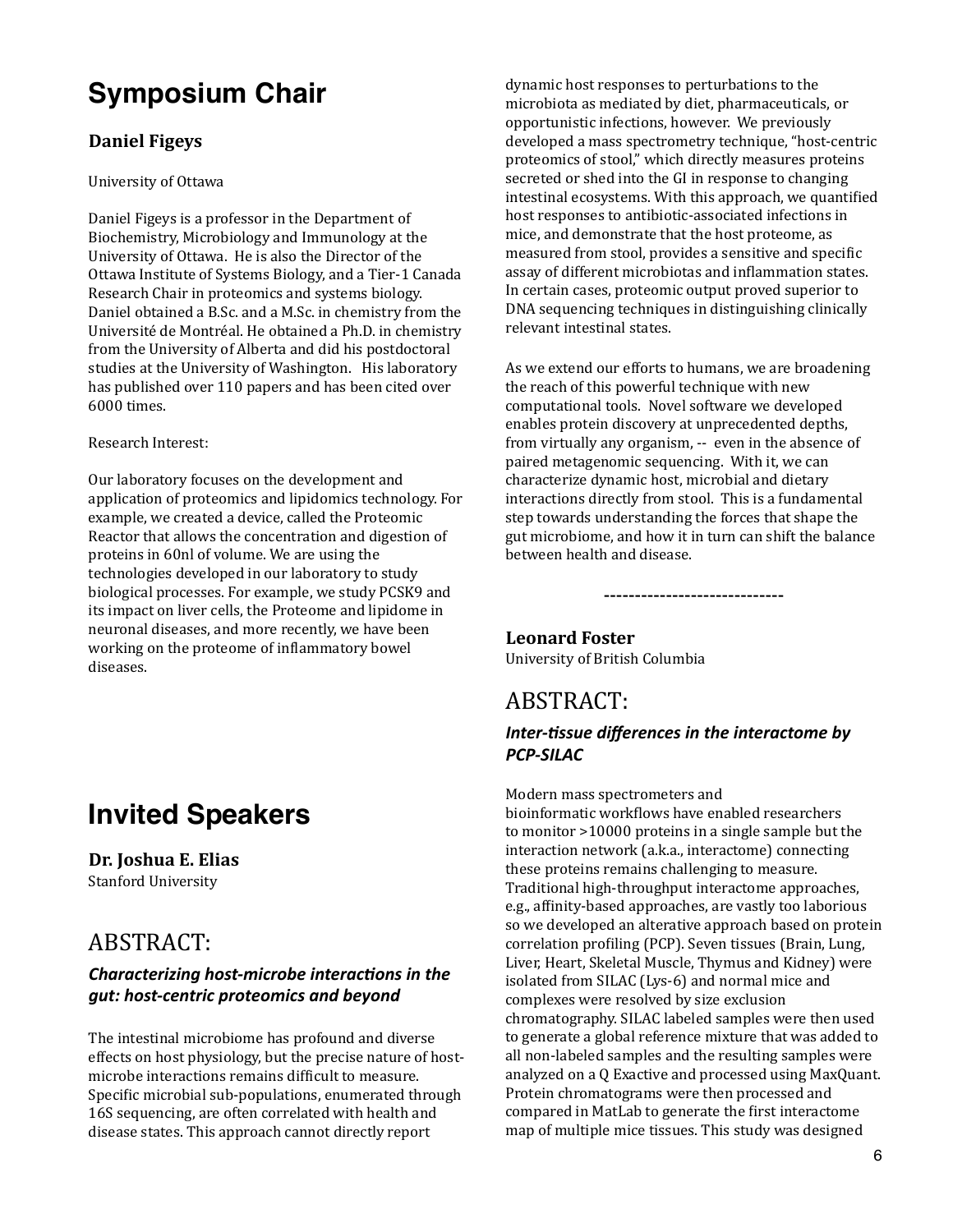to allow both the identification of protein interactions within specific tissue, demonstrate quality characteristics, e.g., precision, false discovery rate and false negative rate, equal to or better then typical tagged based approaches. Using our PCP-SILAC approach 9063 protein groups were identified across the seven tissues with 8231 protein groups leading to the generation of unique Gaussian fitted profiles. Interestingly a large proportion of proteins were only observed within a limited range of tissues, suggesting interactome of each tissue is highly specialized. From the detected Guassians fitted profiles 31518 protein interactions could be determined with a precision of  $\sim$  65% as compared to the CORUM database. This dataset represents the largest interactomes to data.

-----------------------------

#### **Olga Schubert**

ETH Zurich

### ABSTRACT:

#### *Genome-wide relative and absolute protein quantification* **in the human pathogen**  *Mycobacterium tuberculosis by SWATH MS*

Contributing Authors: Olga T. Schubert<sup>1</sup>, Christina Ludwig<sup>1</sup>, Maria Kogadeeva<sup>1</sup>, Michael Zimmermann<sup>1</sup>, George Rosenberger<sup>1</sup>, Martin Gengenbacher<sup>2,3</sup>, Stefan H. E. Kaufmann<sup>2</sup>, Uwe Sauer<sup>1</sup>, Ruedi Aebersold<sup>1,4</sup>

 $1$  Institute of Molecular Systems Biology, ETH Zurich, Zurich, Switzerland

<sup>2</sup> Max Planck Institute for Infection Biology, Berlin, Germany

<sup>3</sup> Yong Loo Lin School of Medicine, National University of Singapore, Singapore, Singapore <sup>4</sup> Faculty of Science, University of Zurich, Zurich,

Switzerland 

With one third of the world's population latently infected, tuberculosis remains one of the great global health challenges. However, the development of more efficient intervention measures is hampered by the incomplete understanding of the molecular mechanisms underlying basic physiological processes of *Mycobacterium tuberculosis* (Mtb) during infection. Over the past years, targeted mass spectrometric techniques such as Selected Reaction Monitoring (SRM) and SWATH MS have emerged, which use specific mass spectrometric coordinates to achieve highly consistent. sensitive and accurate protein quantification. We established a strategy to build large-scale libraries of high-quality SRM and SWATH MS assays and applied it to develop assays for all 4000 annotated proteins of Mtb.

Furthermore, we implemented a label-free method to estimate absolute cellular protein concentrations on a genome-wide scale based on SWATH MS data. Together, these tools enabled us to monitor the global remodeling of the Mtb proteome under clinically relevant stress conditions, providing unprecedented insights into proteome composition and dynamics. Specifically, by relating absolute abundances of metabolic enzymes to corresponding metabolites using a genome-scale metabolic model we could determine the biomass investment of the cell into specific compartments of metabolism and infer the fluxes though metabolic pathways.

The presented methods and data sets may broadly impact Mtb research in the coming years by facilitating system-level approaches addressing complex biological processes, such as host-pathogen interactions. Furthermore, they may open new avenues in key application-related fields of mycobacterial research, such as vaccinology and drug discovery, to improve intervention and prevention measures for tuberculosis.

-----------------------------

#### **Alain Stintzi**

University of Ottawa

### ABSTRACT:

#### *Decoding the host-gut microbiota dialogue in children with inflammatory bowel disease*

An intricate and essential partnership is established early in life between the host and the intestinal microbial community. Disturbance of this partnership is often associated with the development of diseases and various pathological conditions including inflammatory bowel diseases (IBD). IBD is characterized by chronic and relapsing inflammation of the intestine, with up to  $\frac{1}{4}$ of IBD patients diagnosed before adulthood. IBD is comprised of two main subtypes, Crohn's disease (CD) and ulcerative colitis (UC). There are no cures for IBD and the ultimate cause also remains unknown. Alterations in the composition of the gut microbiota are thought to play an important role in the pathogenesis of IBD. However, we don't know whether microbial alterations directly cause IBD, are important in the chronicity of CD and/or UC or whether the altered compositions are simply consequences of these diseases. The main objective of our study was to address these keys questions, decode the host-gut microbiota dialogue and assess the causal effect of the microbiota on the host using a combination of meta-genomic and metaproteomic approaches together with a cohort of clinically well-defined pediatric IBD patients.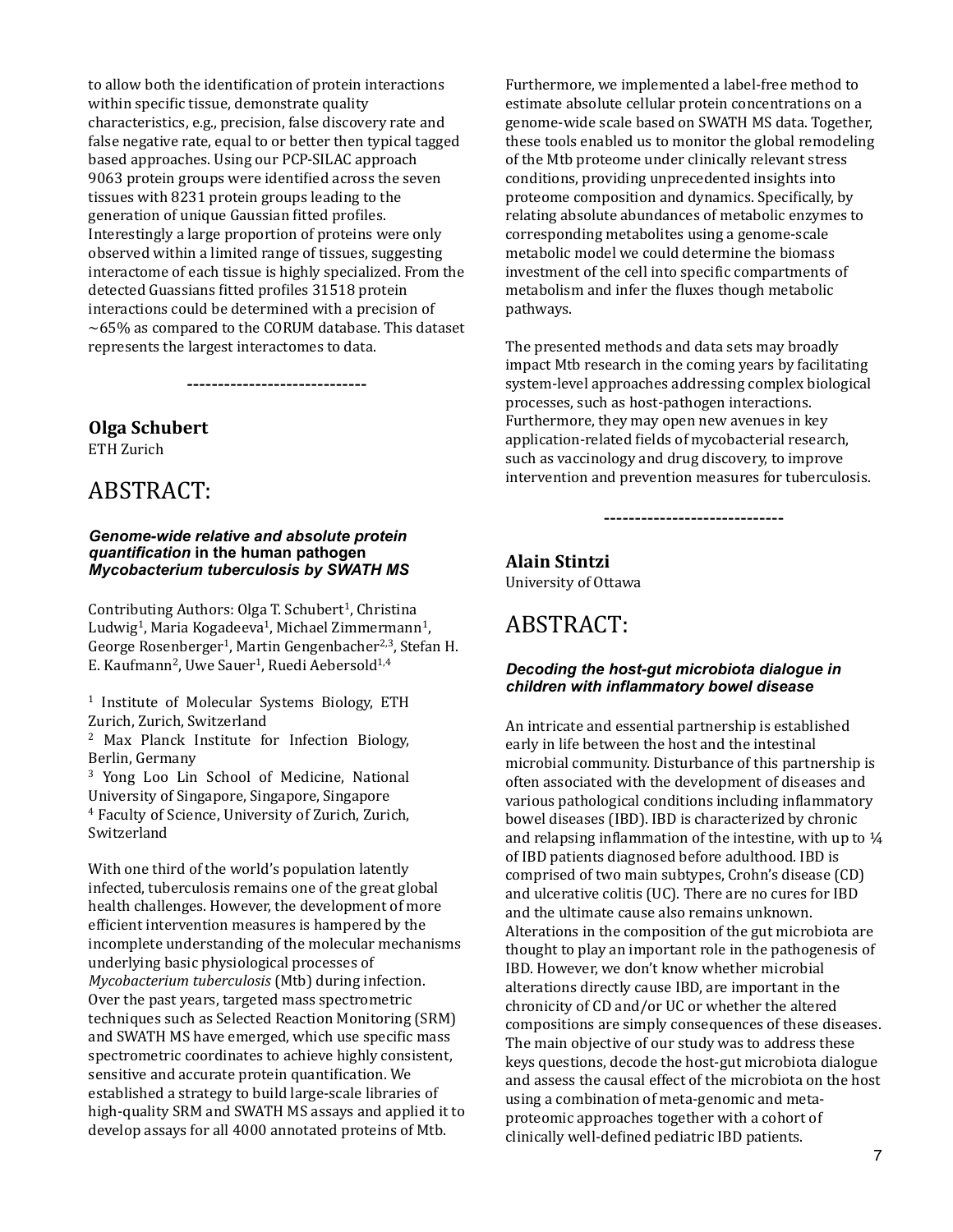# **Oral Presentations**

**Eric Dodds**

University of Nebraska-Lincoln

# ABSTRACT:

*TGlycan and Glycopeptide Separations by Ion Mobility Spectrometry: Towards Isomer Discrimination and Biomolecule Class Sorting for Glycoproteomics* 

Contributing Authors: Abby S. Gelb, Yuting Huang, and Eric D. Dodds

As one of the most taxonomically ubiquitous and functionally pivotal post-translational modifications (PTMs) of proteins, glycosylation has captured a great deal of scientific interest across a number of disciplines. A complete understanding of the structures of glycans and their corresponding glycoconjugates is essential to elucidate their biological functions in molecular detail; however, large-scale, systems-oriented glycoproteomics remains largely unrealized and represents a grand challenge in post-genomic science. Mass spectrometry (MS) has found broad application to glycan and glycoconjugate analysis; however, the distinction of glycan isomers remains a challenging endeavor. Moreover, the analysis of glycopeptides occurring in complex glycoproteomic preparations is complicated by several factors, including the detection of glycopeptides against a background of unmodified peptides which generally have greater ionization efficiency. Ion mobility spectrometry (IMS) has significant potential to contribute novel solutions in the area of isomeric glycan discrimination, as well as in the arena of glycopeptide vs. peptide sorting. This presentation will focus on: (1) the use of IMS in conjunction with metal ion adduction and gas-phase electron transfer reactions to generate conformationally distinct species which allow for improved distinction of glycan isomers by IMS, and  $(2)$ IMS studies of the chemical and physical properties which dictate the mobility vs. mass space that is occupied by protonated glycopeptides. Implications for glycoproteomic analysis will be discussed.

-----------------------------

**Lars Konermann**

Western University

# ABSTRACT:

#### *Using MD Simulations to Understand the Mechanism of Protein Electrospray Ionization*

The mechanism whereby gaseous protein ions are released from charged solvent droplets during electrospray ionization (ESI) remains a matter of debate. Also, it is unclear to what extent electrosprayed proteins retain their solution structure. Molecular dynamics (MD) simulations offer insights into the temporal evolution of protein systems. Surprisingly, there have been no allatom simulations of the protein ESI process to date. The current work closes this gap by investigating the behavior of protein-containing aqueous nanodroplets that carry excess positive charge. We focus on "native ESI", where proteins initially adopt their biologically active solution structures. ESI proceeds while the protein remains entrapped within the droplet. Protein release into the gas phase occurs upon solvent evaporation to dryness. Droplet shrinkage is accompanied by ejection of charge carriers (Na+ for the conditions chosen here), keeping the droplet at  $\sim$ 85% of the Rayleigh limit throughout its life cycle. Any remaining charge carriers bind to the protein as the final solvent molecules evaporate. The outcome of these events is largely independent of the initial protein charge and the mode of charge carrier binding. ESI charge states and collision cross sections of the MD structures agree with experimental data. Our results confirm the Rayleigh/charged residue model (CRM). Field emission of excess Na+ plays an ancillary role by governing the net charge of the system. Models that envision protein ejection from the droplet are not supported. Most nascent CRM ions retain native-like conformations. For unfolded proteins ESI likely proceeds along routes that are different from the native state mechanism explored here.

#### **Irena Peytchev** Queen's University

### ABSTRACT:

*The optimization of cultural and physical conditions in cadmium sulfide quantum dot biosynthesis by the fungus Fusarium oxysporum* 

-----------------------------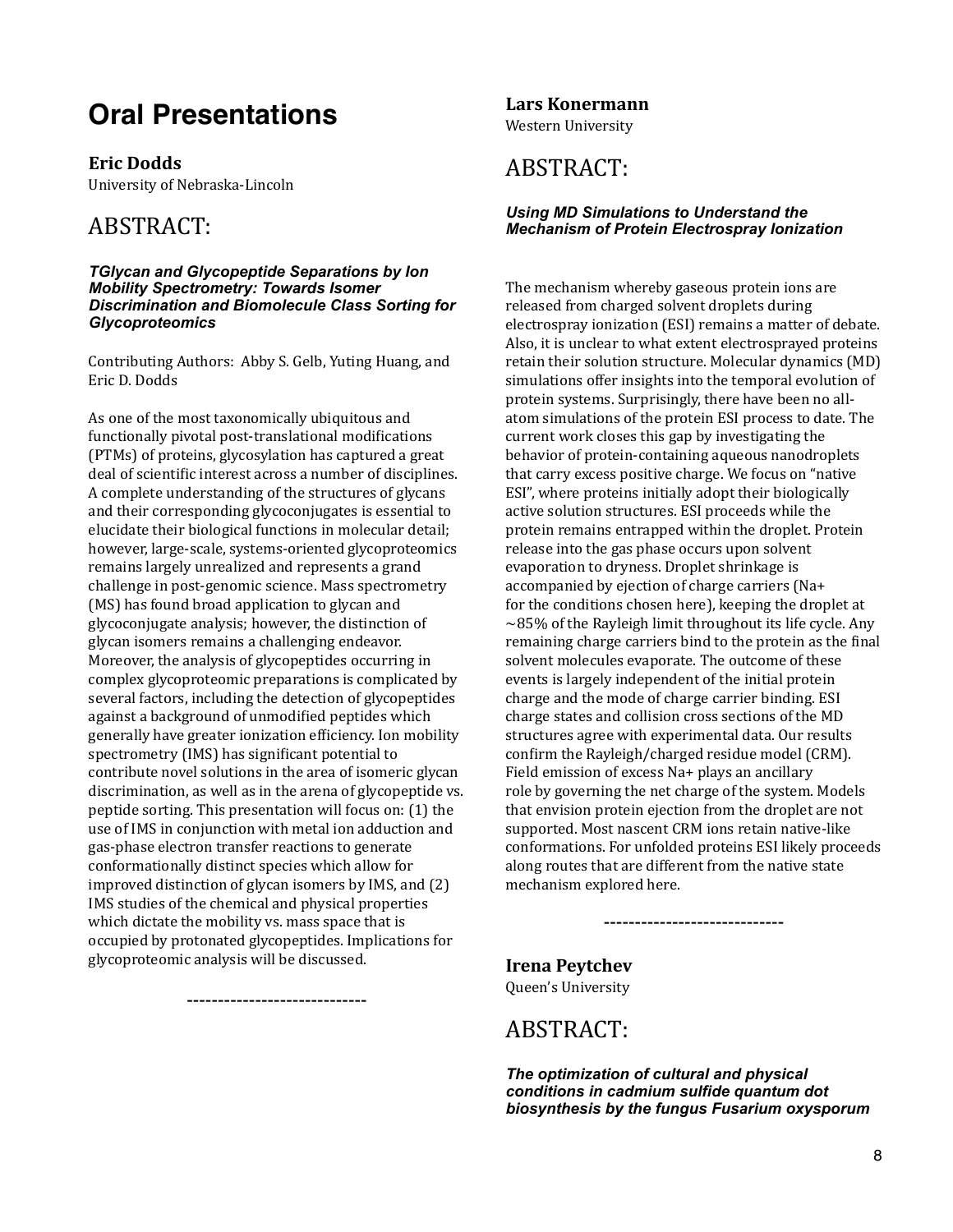Contributing Authors: Irena K. Peytchev and Daniel D. Lefebvre

Nanoparticle biosynthesis by fungi is an emerging branch of nanotechnology as a cost-effective and environmentally benign method of producing commercially viable nanoparticles. Fusarium oxysporum uses extracellular enzymes and precursors to produce cadmium sulfide (CdS) quantum dots (ODs) within the 2-50 nanometer range. In order to produce the greatest yield of CdS ODs, it is necessary to optimize the cultural and physical conditions for biosynthesis. The growth media, fungal biomass, pH, NaCl and CdSO4 concentrations, and temperature each influenced the yield of CdS ODs. Different concentrations of the capping agent, 3-mercaptopropionic acid, and the reducing agent, sodium borohydride, were found to shift the size and colour output from blue to yellow, demonstrating tunability. The aims of the present study were to optimize different conditions of F. oxysporum growth and enhance the secondary metabolism with the purpose of increasing monodisperse OD yield.

#### **K.W. Michael Siu**

University of Windsor

### ABSTRACT:

*Prognostic Significance of Head and Neck Cancer Biomarkers: Translation into Oral Surgery* 

-----------------------------

Contributing Authors:

*Ajay Matta1, Leroi V. DeSouza1, Ranju Ralhan1,2,3, Kenneth P. Pritzker,3, Paul G. Walfish2,3, and K.W. Michael Siu1,4\* 1 Department of Chemistry and Centre for Research in Mass Spectrometry, York University, Toronto, Ontario, Canada; 2Alex and Simona Shnaider Laboratory in Molecular Oncology, Mount Sinai Hospital, Toronto, Ontario, Canada; 3Proteocyte Diagnostic Inc., Toronto, Ontario, Canada; and 4Department of Chemistry and Biochemistry, University of Windsor, Windsor, Ontario, Canada. \* Corresponding author email: kwmsiu@uwindsor.ca*

There has been much criticism about discovered biomarkers not making it into clinics. A reason for this paucity is that the skill sets for discovery and translation are different, and success requires building collaboration and having the right collaborators at the appropriate time. Here we present our experience in head and neck

cancer (H&NC). H&NC biomarkers were identified by MS-based differential proteomics using iTRAQ and verified using immunohistochemistry. Their prognostic values were assessed for oral premalignant lesions' (OPLs') potential for transformation into cancers. A commercial test has been developed for use in oral maxillofacial surgery clinics.

iTRAQ analyses enabled the identification of a suite of biomarkers, including 14-3-3 zeta, 14-3- 3 sigma, S100A7, hnRNPK and prothymosin alpha, for H&NCs and OPLs, and verified on >300 patient samples. We tested their effectiveness on an additional set of 110 patients with biopsy-proven OPLs with known clinical outcomes. The best-performing biomarker in correlating expression with high-risk malignant transformation is S100A7 (p-value =  $0.014$ , odds ratio =  $4.706$ ). Patients who overexpressed S100A7 had a mean oral-cancer-free survival period of  $\sim$ 70 months versus  $\sim$ 120 months for those who did not. S100A7's expression impacts upon beta-catenin, and promotes tumor differentiation and secretion of cytokines. The commercial version of the test, Straticyte, has been developed by Proteocyte Diagnostics Inc. Straticyte is an immunohistochemistrybased test that assesses the expression and distribution of biomarkers, compares these to a reference database, and generates a score that expresses the progression risk of a given OPL. The score is intended to aid the surgeon in deciding the best personal therapy: high-risk lesions may require immediate attention, probably surgery plus radio- and/or chemotherapy; low and moderate risk lesions could be monitored closely.

**Jeffrey Smith**

Carleton University

### ABSTRACT:

#### *Enhancing the sensitivity of MS-based proteomics and phosphoproteomics using TrEnDi*

-----------------------------

Contributing Authors: Blank, Katrin; Wasslen, Karl, V; Koudrina, Anna; Manthorpe, Jeffrey, M; Smith, Jeffrey, C

Over the past few decades, mass spectrometry (MS) has proven to be a powertool in the analysis of cellular life. Despite numerous advances, many biomolecules remain difficult to analyze by MS either due to their inherent chemical properties or their low concentration. MSbased determination of phosphopeptides remains a challenging field due to dynamic range issues as well as the relatively high hydrophilicity and low proton affinity of phosphopeptides compared to their nonphosphorylated counterparts. Additionally, achieving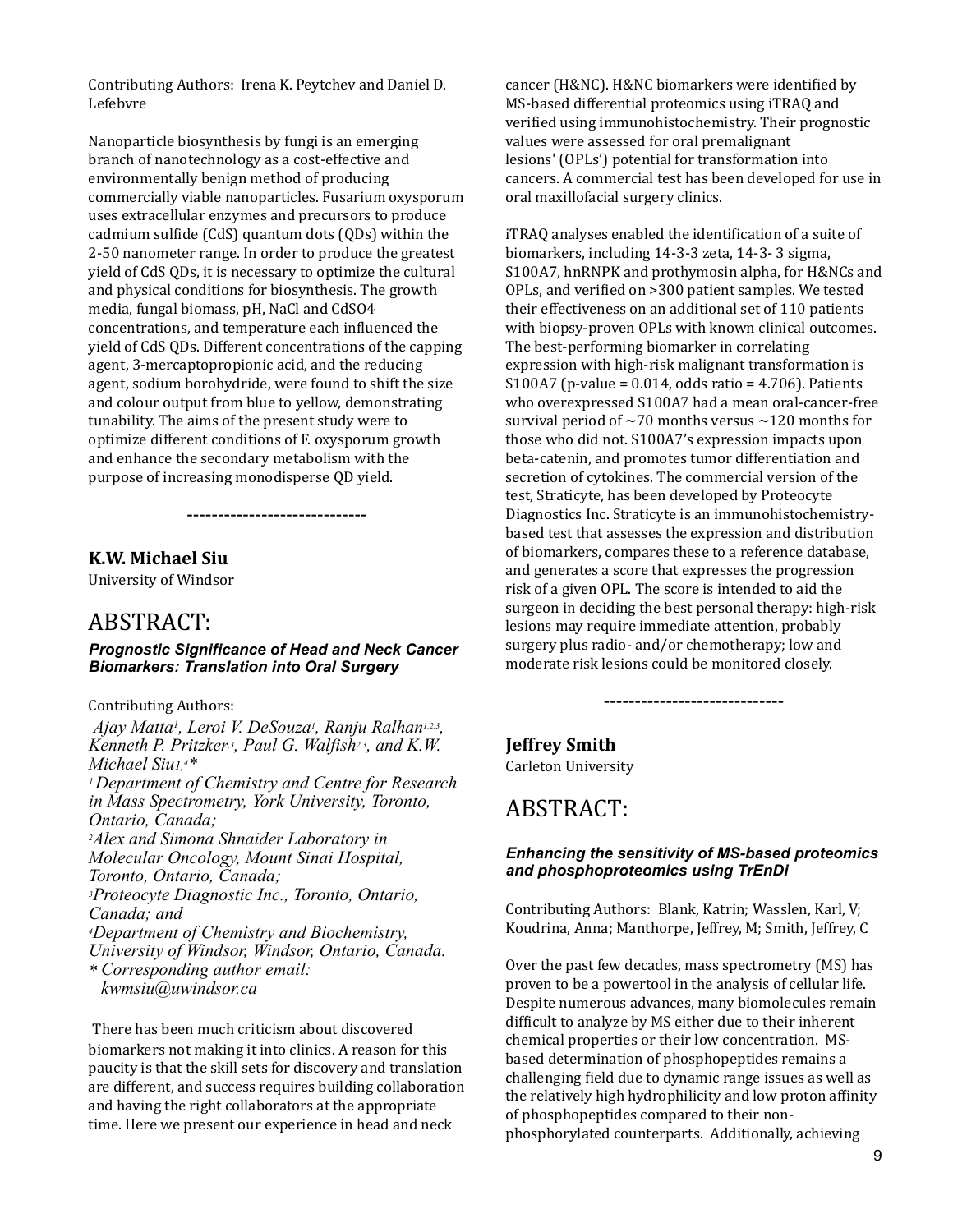high degrees of sequence coverage for proteins remains challenging as increased complexity of co-eluting peptides leads to ion suppression for some analytes. To address this, we have developed a new and simple chemical derivatization strategy termed Trimethylation Enhancement using Diazomethane, or TrEnDi, that dramatically increases the signal strength of peptides and phosphopeptides when analyzed by MS. TrEnDi operates by methylating any functional group with a pKa less than 11, thereby trimethylating primary amines, dimethylating imidazole and phosphate groups, methylating phenol and thiol groups and esterifying carboxylic acids. Both peptides and phosphopeptides are rendered permanently positively charged, eliminating the need for protonation resulting in increased sensitivity when analyzed by MS. Sequence coverage enhancements for proteins have been demonstrated and peptide analytes below the limit of detection prior to modification are observable post-TrEnDi derivatization. TrEnDi also vields a novel highly sensitive neutral loss scan for phosphopeptides via the loss of dimethyl phosphoric acid. TrEnDi has been proven to be fully compatible with chromatographic and microfluidic workflows. TrEnDi-modified peptides also yield predictable fragmentation behavior, permitting the a priori design of multiple reaction monitoring experiments as well as the use of commercial peptide identification software tools.

**Peter Verhaert** Lund University Department of Clinical Sciences, Faculty of Medicine

### ABSTRACT:

#### *Antibody-free analysis of human secretomes for medical applications. Mass spectrometry based detection of secretory peptides proteins in primary cell culture media.*

-----------------------------

Even with the latest bioanalytical technology and the most performant mass spectrometers the unbiased/ untargeted analysis of secreted peptides and proteins from living (in particular human) systems (cells, tissues, organs,...) remains quite challenging. Analytical scientists hunting for (often small and low abundant) native extracellular peptides face apparent difficulties to identify these in the complex biological background of highly abundant large proteins, unless they employ highly specific and selective antibodies. Indeed the enormous difference in concentration between extracellularly secreted signalling peptides and serum proteins like albumin has made the former

virtually impossible to detect in conventional mass spectrometry based bottom-up proteome analyses. In addition, also top-down analyses with smart sample preparation steps including ultrafiltration and/or immunodepletion to get rid of the uninteresting high abundant background proteins failed to result in the successful detection of signalling peptides, let alone the discovery of novel ones.

Over the past years, we have optimized a workflow which now enables us to successfully detect and identify known as well as novel signalling proteins and peptides. We will explain our model system, i.e. the ex vivo T-cell, one of the main players in the human immune system, which we analyzed the conditioned cell culture medium of to demonstrate proof of principle.

Naive human T-lymphocytes from two adult male donors were harvested from buffy coats, sorted by FACS  $(CD4+, CD25-)$ , and put in primary culture. The changes in protein composition of the cell culture medium were studied over time after T-cell activation by anti-CD3 and anti-CD28.

At 3 time points after activation (6, 24 and 48h), conditioned media were analyzed by conventional (bottom-up) proteomics. After centrifugation of the cell culture medium to remove cells, proteins were fractionated by  $C_4$  RP HPLC. The resulting 13 fractions were individually reduced, alkylated, and digested by trypsin. Tryptic peptides were analyzed by  $C_{18}$  RP nanoLC MS/MS on a linear ion trap-orbitrap hybrid instrument (LTQ Orbitrap Velos, ThermoFisher). Data were analyzed by 2 different workflows, one including Mascot and spectral counting for label-free protein quantification, the other employing Sequest in combination with 'Quanti', a protein quantitation algorithm developed at Karolinska [Lyutvinskiy Y, Yang H, Rutishauser D, Zubarev RA (2013) Mol Cell Proteomics 12: 2324-31].

From over 512 hours of LC MS/MS analyses, yielding >130 Gb data, more than 95% of the data matched with bovine proteins, evidently originating in the culture medium FCS (fetal calf serum) supplement. Yet the <5% human peptides identified clearly reveal some of the cell biological (re)actions of the *in vitro* cell to its transfer *ex vivo*. In addition, clear activation signals were detected, including various interleukins (IL2, IL9, IL17A, IL17F, IL37...), GDF9, TNFalpha, IFNgamma, CCL4, granulins, and others. For several of these secretory proteins their differential presence in the activated versus nonactivated cell media was orthogonally validated by ELISA.

We want to underline that our primary detection of these activation 'signals' was entirely unbiased, using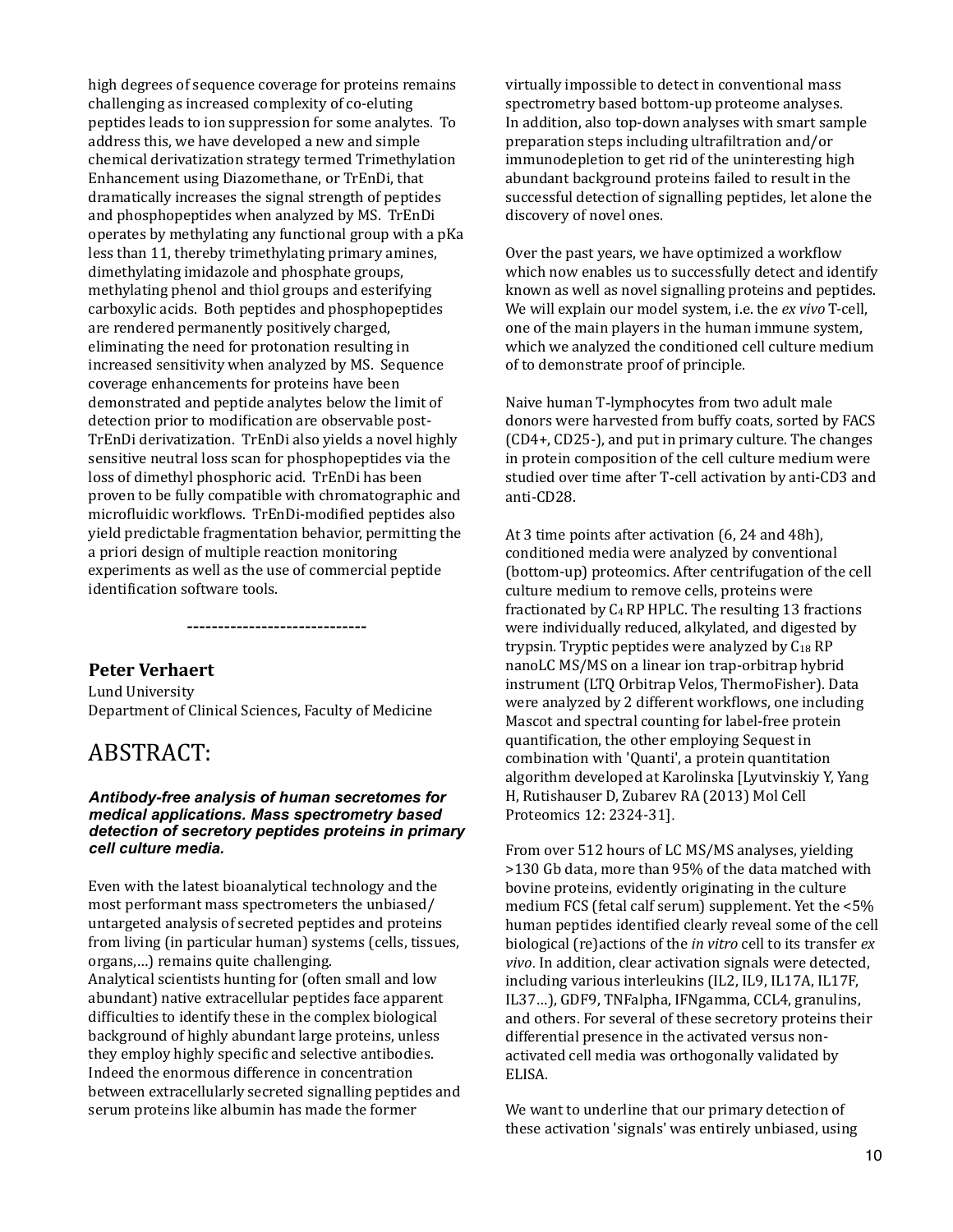orbitrap based MS as sole detection device and without employing any antibody.

We conclude that upon rapid adaptation by the *ex vivo* Tcell to an artificial medium, an optimized secretomics approach allows one to subsequently measure many typical extracellular activation proteins, described earlier as T-cell communication signals.

-----------------------------

**Derek Wilson**

York University

### ABSTRACT:

#### *When Proteins Go Rogue: Conformational Disorder in Cancer and Neurological Disease*

Looking at the beautiful X-ray crystallographic protein structures that are the focus of classical structural biology, one could be forgiven for believing that proteins just sit there and look pretty. But if they were truly as immobile and 'brick-like' as they appear in these images, most would be virtually non-functional. In fact, proteins are constantly undergoing thermally-driven conformational fluctuations - conformational dynamics in which they briefly adopt higher energy structures that are critical to function. Virtuallly all of the processes that underlie biological activity - ligand binding, allostery, catalysis and functional control through modification would be impossible without the ability to 'visit' alternate structures through dynamics. Don't believe me? Try getting your favorite hyperthermophile enzyme to work at room temperature (it won't... at least not very well)... But as vital as it may be, all this moving around, morphing from one shape to another is dangerous. What if these conformational fluctuations go too far? What if we get stuck in 'non-native' structures that are pathogenic? The answer is: Bad stuff happens. Usually to your neurons. In this talk, we'll discuss how we characterize high energy, transient structures in protein function and disease, with a view to 'pacifying' the danger they can sometimes represent.

**Sui-Lam Wong** University of Calgary

# ABSTRACT:

#### *Development of a streptavidin-based system with both reversible binding and immobilization capabilities for recombinant proteins tagged with an engineered streptavidin-binding peptide*

Contributing Authors: Dawson Fogen, Sau-Ching Wu, Kenneth K. S. Ng and Sui-Lam Wong

Streptavidin-binding peptide (SBP) tag is a short peptide tag that can bind to streptavidin in nano-molar affinity. SBP tagged proteins can be affinity purified using either wild-type streptavidin or an engineered streptavidin (SAVSBPM18) which binds both SBP tag and biotin in a reversible manner. To extend the SBP tag technology from reversible binding for protein purification to reversible immobilization for the development of reusable biosensor chips and other applications, a cysteine residue was introduced to SAVSBPM18 and the SBP tag to generate SAVSBPM32 and the SBP(A18C) tag, respectively. The resulting pair of derivatives can form a disulfide bond in an affinity driven manner. SAVSBPM32 and SAVSBPM18 have comparable binding affinities towards biotin and the wild-type SBP tag. Although the introduction of cysteine in SBP results in lowering the binding affinity between SBP(A18C) and SAVSBPM32, both the cysteine containing tag and the streptavidin mutein can still interact efficiently before they are locked together via disulfide bond formation ? a phenomenon we have named affinity-driven thiol coupling. With SBP(A18C) tags in excess, a tetrameric SAVSBPM32 mutein can bind maximally two SBP(A18C) tags. To illustrate the application of this reversible immobilization technology, optimized conditions were established to use the SAVSBPM32-affinity matrix for the purification of a SBP(A18C)-tagged reporter protein to high purity. Furthermore, we show that the SAVSBPM32-affinity matrix can also be applied to purify biotinylated proteins and a reporter protein tagged with the unmodified SBP-tag. The dual (covalent and noncovalent) binding modes possible in this system offer great flexibility to many different applications.

-----------------------------

-----------------------------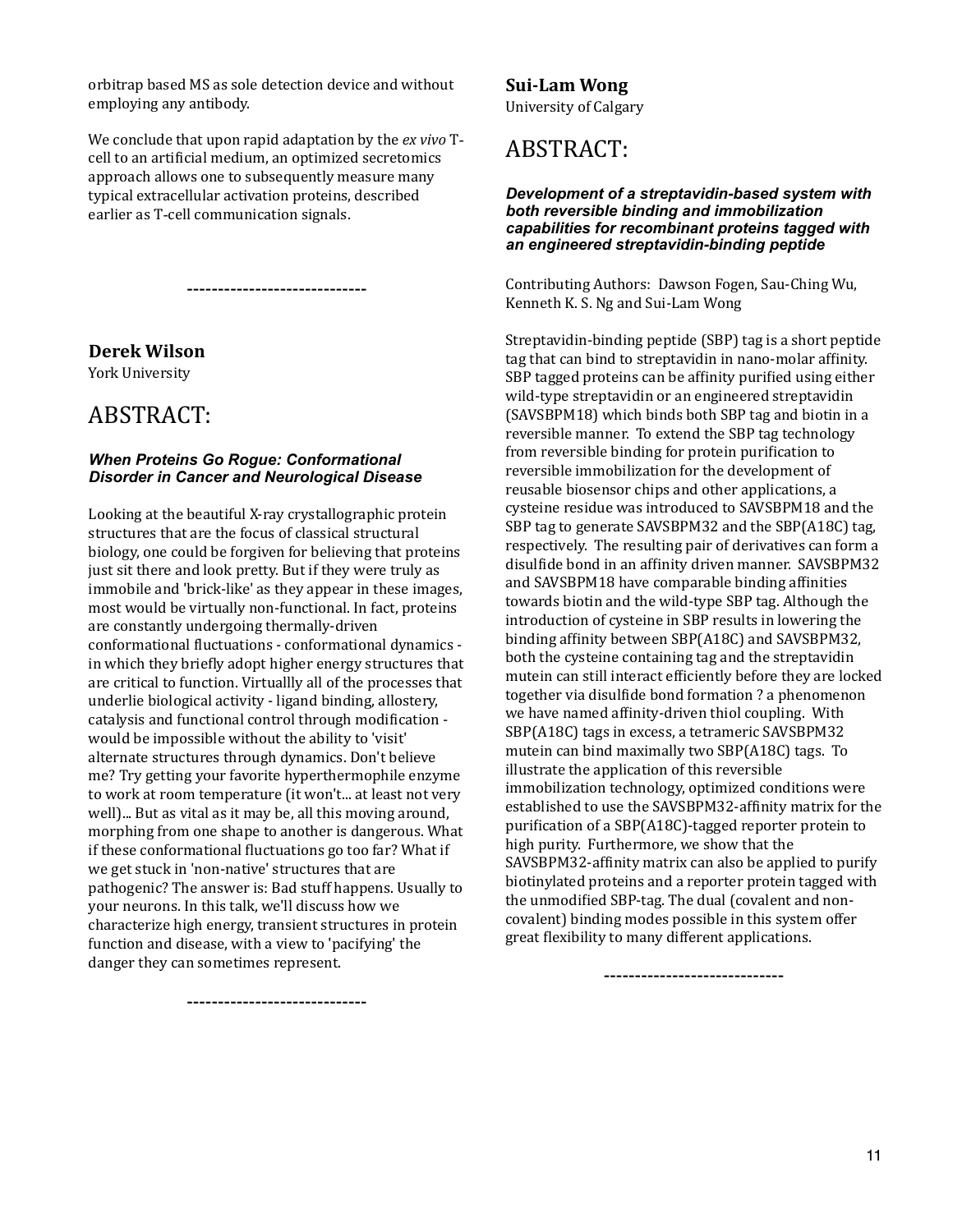# **LUNCHEON TECH TALKS**

**Brigitte Simons SCIEX** 

# ABSTRACT:

#### *Quantitative and Qualitative Metabolomics for the Investigation of Intracellular Metabolism*

Contributing Authors: Brigitte Simons; Baljit Ubhi; Douglas McCloskey

Studying intracellular metabolism of model organisms, such as E. coli, is vital to further our biochemical knowledge1, to develop new pharmaceuticals that target harmful pathogens2 and to improve industrial applications that aim to metabolically engineer bacteria in order to produce commodity chemicals from renewable resources3. Paramount to these endeavors is the ability to reliably and accurately measure the intracellular metabolome. By measuring the absolute metabolite levels of such compounds, one is able to calculate reaction and pathway thermodynamics4 and infer in vivo enzyme kinetics5. When microorganisms are grown on a specifically chosen labeled substrate (e.g. 1-13C glucose) during a metabolic labeling experiment, the isotopomer distribution of intracellular compounds can be used to calculate absolute flux through specific reactions of interest6.

Samples of E. coli were grown in  $4$  g/L glucose or complex M9 minimal media8 with trace elements9 and sampled from an anaerobic chamber4. Samples were extracted using a fast filtration approach and serially extracted using a mix of acetonitrile, formic acid, methanol and water. An LC-QTRAP 5500 System (SCIEX) was used for targeted profiling. Samples were acquired using the Scheduled MRM? Pro Algorithm in Analyst? Software 1.6.2. The information dependent acquisition (IDA) method consisted of a multiple reaction monitoring (MRM) survey scan coupled with an enhanced product ion (EPI) scan for compound identity confirmation. Samples were quantified using IDMS7, 10 with metabolically labeled internal standards from E. coli and processed using MultiQuant? Software 2.1.1.

The quantitative workflow uses the Scheduled MRM? Pro Algorithm to maximize method efficiency. When a signal is detected in the MRM scan, acquisition of an enhanced product ion (EPI) spectrum is triggered via IDA. The acquired MS/MS spectra can then be searched against a library of compound spectra from pure standards to provide greater confidence for compound

detection. The compounds targeted in this workflow are involved in pathways that include central carbohydrate metabolism (i.e., glycolysis, the pentose phosphate pathway, and the citric acid cycle), amino acid metabolism and nucleotide and cofactor metabolism. An efficient and cost-effective means to generate internal standards for quantitation is through metabolic labeling10. This involves growing a micro-organism  $(e.g.,\)$ E. coli) on a uniformly labeled carbon source resulting in a fully labeled biomass. This can be harvested, extracted and subsequently used as internal standards. In addition to coupling MRM and EPI scans, the qualitative workflow can also include an enhanced resolution (ER) scan which provides a higher resolution MS spectrum of each analyte with accurate isotope ratios. From the ER scan, the isotope distribution of metabolically labeled compounds can be determined in the labeling experiments. The EPI scan triggered provides additional structural information on the location of the heavy labels. These methods were applied to measure the differences in absolute metabolite concentrations in E. coli grown in two different media conditions. The first media condition was a glucose minimal media and the second was a complex media that included glucose and supplemented amino acids and precursors. We found that supplementation with amino acids and their precursors correspondingly increased levels of intracellular amino acids. This finding is consistent with previous studies that found an increase in growth rate for bacteria supplemented with amino acids due to the import of amino acids and their precursors into the cell13. 

**Rosa I. Viner** Thermo Fisher Scientific

### ABSTRACT:

#### **Advances in Orbitrap Technology**

Rosa Viner, Thermo Fischer Scientific,

The field of biology has shifted from merely discovery work focused on identification as the primary driver of technology to quantification. Researchers have moved beyond "what" is in the sample to how does a system work, from mapping to functional questions. With the introduction of the Orbitrap technology a decade ago, the high resolution, accurate mass detection capabilities have provided scientist with complete and reproducible proteome coverage that has opened the door for many, new exciting insights into cellular dynamics. Orbitrap Fusion Lumos is the newest Tribrid mass spectrometer

-----------------------------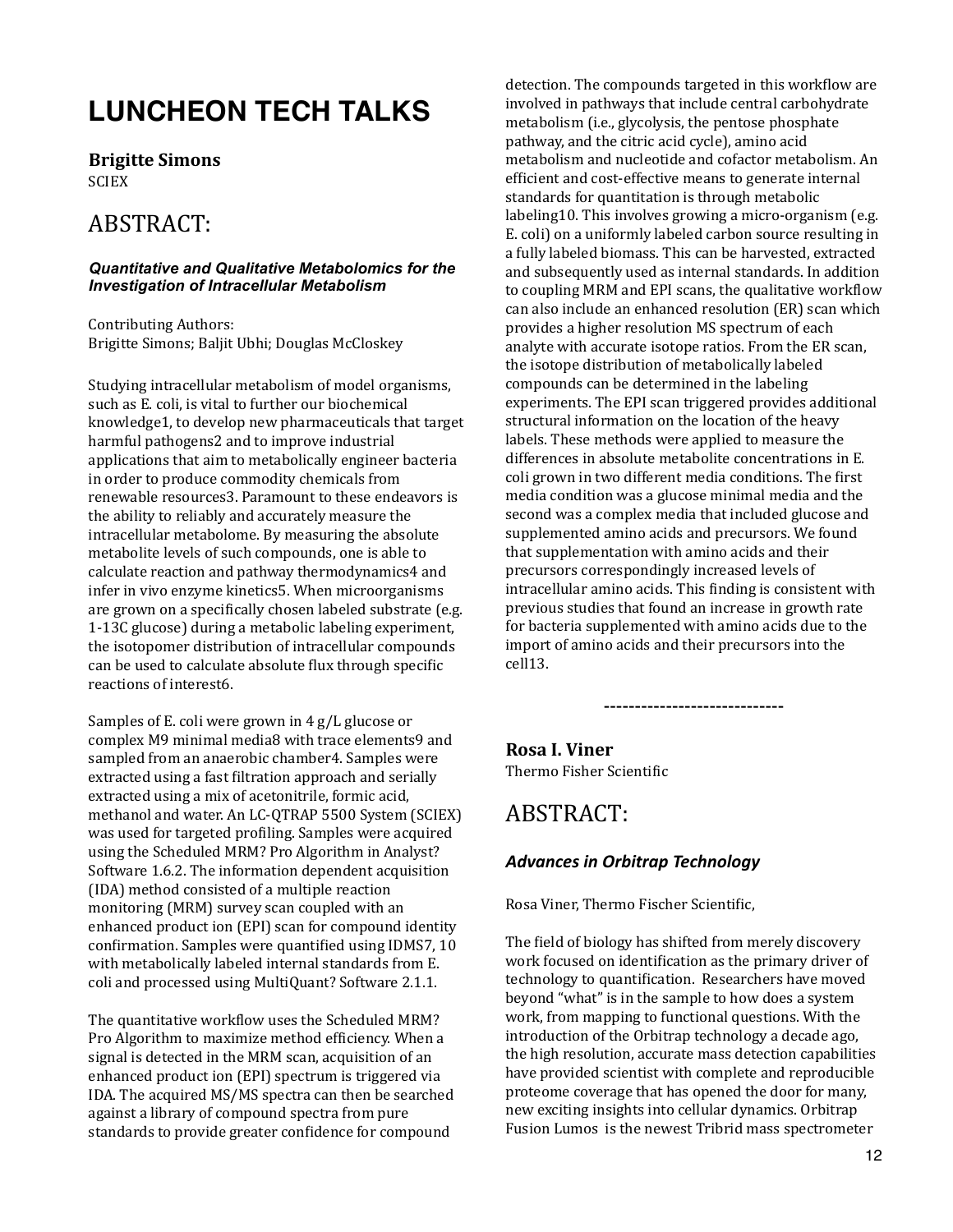providing highest sensitivity, highest selectivity and lowest detection limit. It was uniquely developed to expand tribrid performance in advanced proteomics, biopharma and metabolomics workflows, including low level quantitation, PTM and top down analyses. In this presentation we will highlight and show some of these advanced workflows that are accessible with Orbitrap Fusion Lumos mass spectrometer.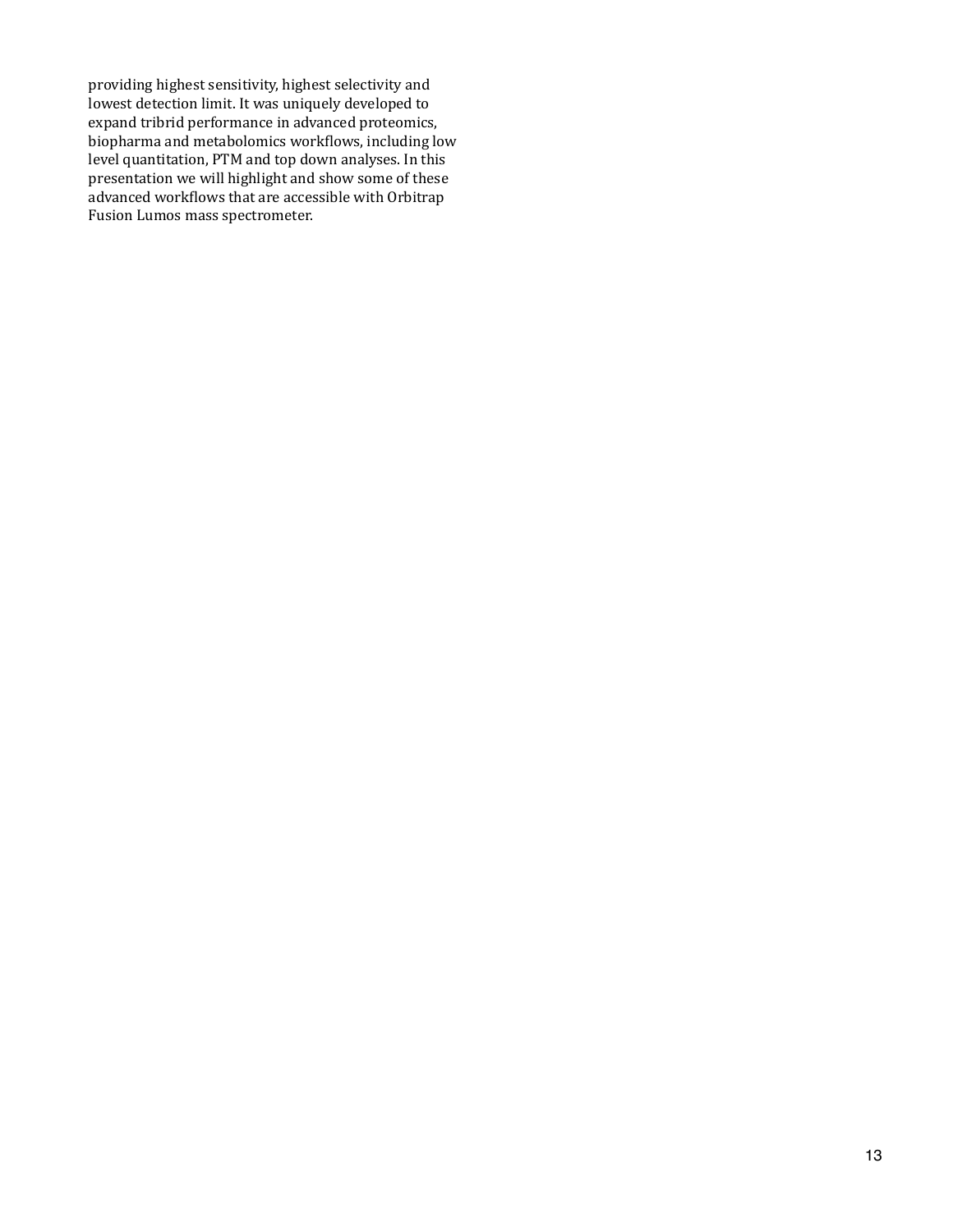# **The Ken Standing Award**

The Ken Standing Award is generously provided by the sponsors of the ETP Symposium and the University of Manitoba.



Professor Kenneth G. Standing is Professor Emeritus, Dept. of Physics & Astronomy, University of Manitoba. He graduated B.Sc. from the University of Manitoba in 1948, and obtained his Ph.D. in Physics from Princeton University in 1955. Dr. Standing was appointed to the faculty of the University of Manitoba in 1953, where he rose through the ranks and eventually became Professor Emeritus in 1995. Along the way he was Director of the Manitoba Cyclotron Laboratory for the period 1959-1974. Starting in the early 1980s he turned his attention to time-of-flight mass spectrometry and its applications to study of biological macromolecules, particularly proteins and peptides, and is widely regarded as the pioneer in this area. He has received many honours during his distinguished career, including the Canadian Society for Mass Spectrometry Award for Distinguished Contributions to Mass Spectrometry in 1998, the Canadian Association of Physicists Medal for Outstanding Achievement in Industrial & Applied Physics in 2003 and the American Chemical Society's Field and Franklin Award for Outstanding Achievement in Mass Spectrometry in 2004. He was elected as a Fellow of the American Physical Society in 2004, and in the same year as a Fellow of the Royal Society of Canada. He has served as Member or Chair of various US National Institutes of Health Special Study Sections. Dr. Standing is regarded by his many colleagues and friends, including several generations of scientists from around the world, as one of the founders of the still-young discipline of proteomics. Never content to only invent and perfect experimental tools he has sought collaborations with biologists, focused on solution of a wide range of difficult biological problems using his own technological innovations as well as those of others. This led to a continuing collaboration with MDS-Sciex in development of mass spectrometers used by proteomics researchers worldwide, recognized in 2000 by the award of an NSERC/Conference Board Synergy Award for University-Industry collaboration to the Manitoba-MDS-Sciex collaboration. In 2007 the Manitoba-MDS-Sciex team was awarded NSERC's Brockhouse Canada Prize for Interdisciplinary Research in Science and Engineering, a prize established to honour the memory of Bertram Brockhouse, Canada's Nobel Laureate in Physics. 

Ken Standing's exemplary career continues to provide an inspiration to new generations of scientists in Canada and elsewhere. Despite the recent curtailment of his alpine skiing activities, his energy level in his research laboratory appears to be undiminished. For these reasons the Sponsors of the Enabling Technologies Symposium decided in 2006 to establish the Ken Standing Award to honour the lifetime achievement of this distinguished Canadian scientist. The award consists of a \$5000 (CDN) cash grant and a commemorative sculpture, and is presented at the annual ETP Symposium to a young scientist who has made a significant contribution to the development of technology related to the life sciences.

The winner of this year's Award is presented to

#### *Benjamin A. Garcia*

*Presidential Associate Professor Director of Quantitative Proteomics, Epigenetics Program Department of Biochemistry & Biophysics*  **Smilow Center for Translational Research** *Perelman School of Medicine University of Pennsylvania*

**Benjamin A. Garcia** obtained his BS in Chemistry at UC Davis in 2000, where he worked as an undergraduate researcher in Prof. Carlito Lebrilla's laboratory. He then received his PhD in Chemistry in 2005 at the University of Virginia under Prof. Donald Hunt and then was an NIH NRSA Postdoctoral Fellow at the University of Illinois under Prof. Neil Kelleher from 2005-2008. From there Ben was appointed as an Assistant Professor in the Molecular Biology Department at Princeton University from 2008-2012, until his recruitment as the Presidential Associate Professor of Biochemistry and Biophysics at the University of Pennsylvania Perelman School of Medicine in 2012. The Garcia lab has been developing and applying novel proteomic approaches for interrogating protein modifications, especially those involved in epigenetic mechanisms, publishing over 155 publications. Dr. Garcia is on the editorial boards for the BMC Genomics and Molecular and Cellular Proteomics journals, and serves on the Board of Directors for the U.S. Human Proteome Organization. He has also been recognized with many honors and awards for his research including the ASMS Research Award, the PITTCON Achievement Award, and the American Chemical Society Arthur F. Findeis Award for Achievements by a Young Analytical Scientist.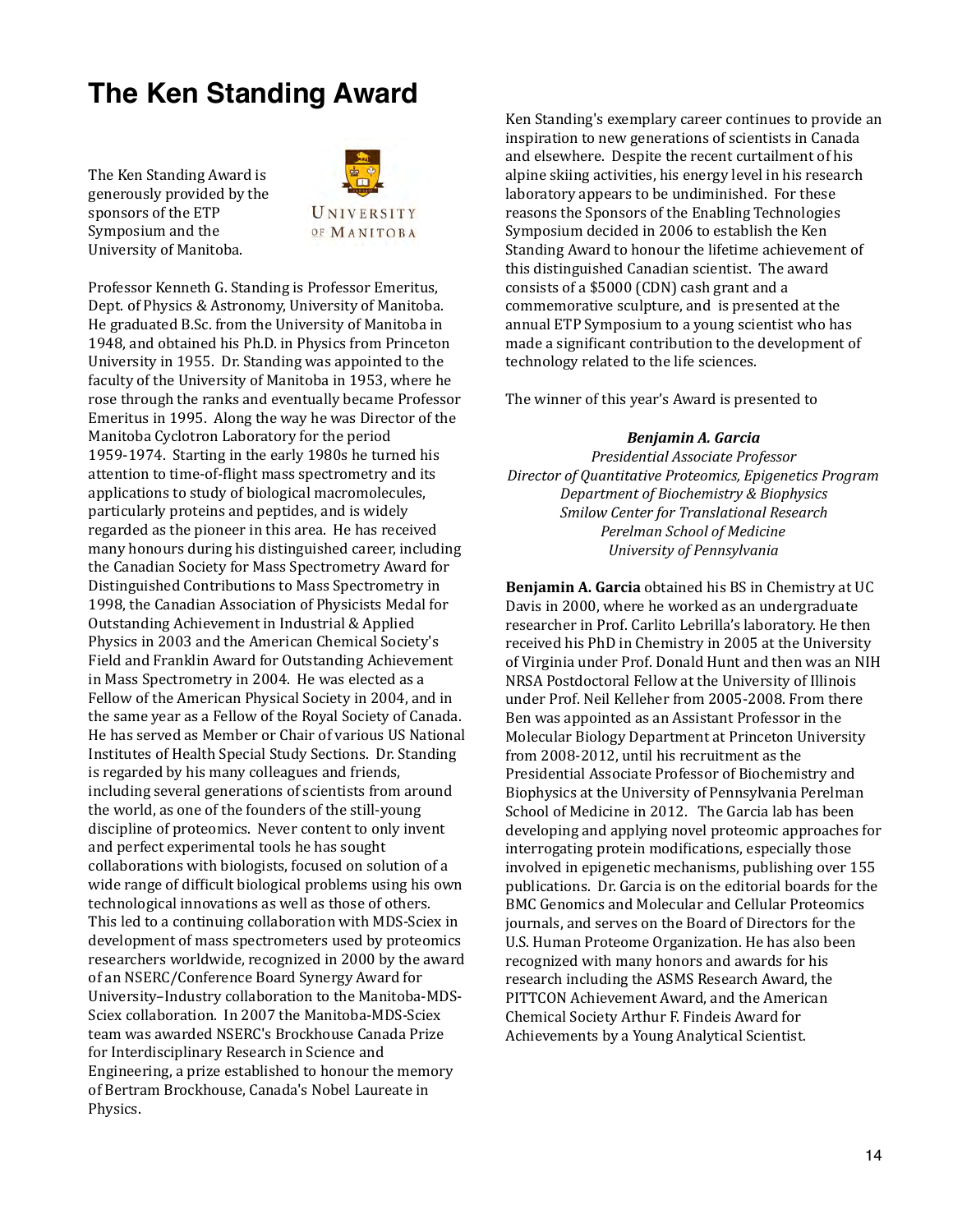#### **Presentation:**

#### **Quantitative Proteomics for Understanding Modified Proteins and Proteomes**

Histones are small proteins that package DNA into chromosomes, and a large number of studies have showed that several single post-translational modification sites on the histones are associated with both gene activation and silencing. Nevertheless, what type of effect distinct combinations of simultaneously occurring histone modifications (Histone Codes or patterns) have upon cellular events is poorly understood. We have been specifically addressing this deficiency by developing novel mass spectrometry based proteomic methods and accompanying bioinformatics to quantitatively characterize molecular level descriptions of combinatorial Histone Codes. These include both methodology advances and novel technology (i.e. dataindependent approaches). Examples of these methods to study how these dynamic Histone Codes influence gene expression from multiple cellular states, especially stem cell pluripotency and cancer will be presented. Additionally, our early work to resolve how signaling pathways crosstalk into chromatin to influence epigenetic mechanisms will also be described. These studies in combination with biological experiments will help provide a systems biology outlook on gene expression that will lay down the basic scientific foundation to advance several applications, such as stem cell reprogramming and cancer progression.



As a custom software development company, we are able to help make your ideas reality.

We design, develop, deploy, and manage your software start to finish.

Close collaboration with our clients is key to what creates truly outstanding products.

Product plans and priorities often change, using an *Agile* approach helps our customers keep their products moving forward, without losing focus on their end goals.

The *Agile* methods used by Touch Sciences are based on iterative and incremental development – where requirements and solutions evolve through collaboration between Touch Sciences and it's clients. It promotes adaptive planning, evolutionary development and delivery, and encourages rapid and flexible response to change. It is the conceptual framework that promotes foreseen interactions throughout the development cycle.

Touch Sciences also posses and embraces a wide range of custom programming skills involving the latest and most effective development technologies. This defines the quality and reliability of the custom software applications that it develops.

For the instrumentation industry – Close those deals! Touch Sciences is able to assist sales associates by offering 'value added' software to those customers who have a specific software requirement that can sway their decision to close that deal. We have an intimate knowledge of application software for life science instrumentation – including mass spectrometry and ancillary products, including auto samplers.

Mobile App: Accurate Mass Tool – available for download from the Apple Store.

> Contact: Scott Champ c: 905-252-2856 e: [scott@touchsciences.com](mailto:scott@touchsciences.com) [www.touchsciences.com](http://www.touchsciences.com)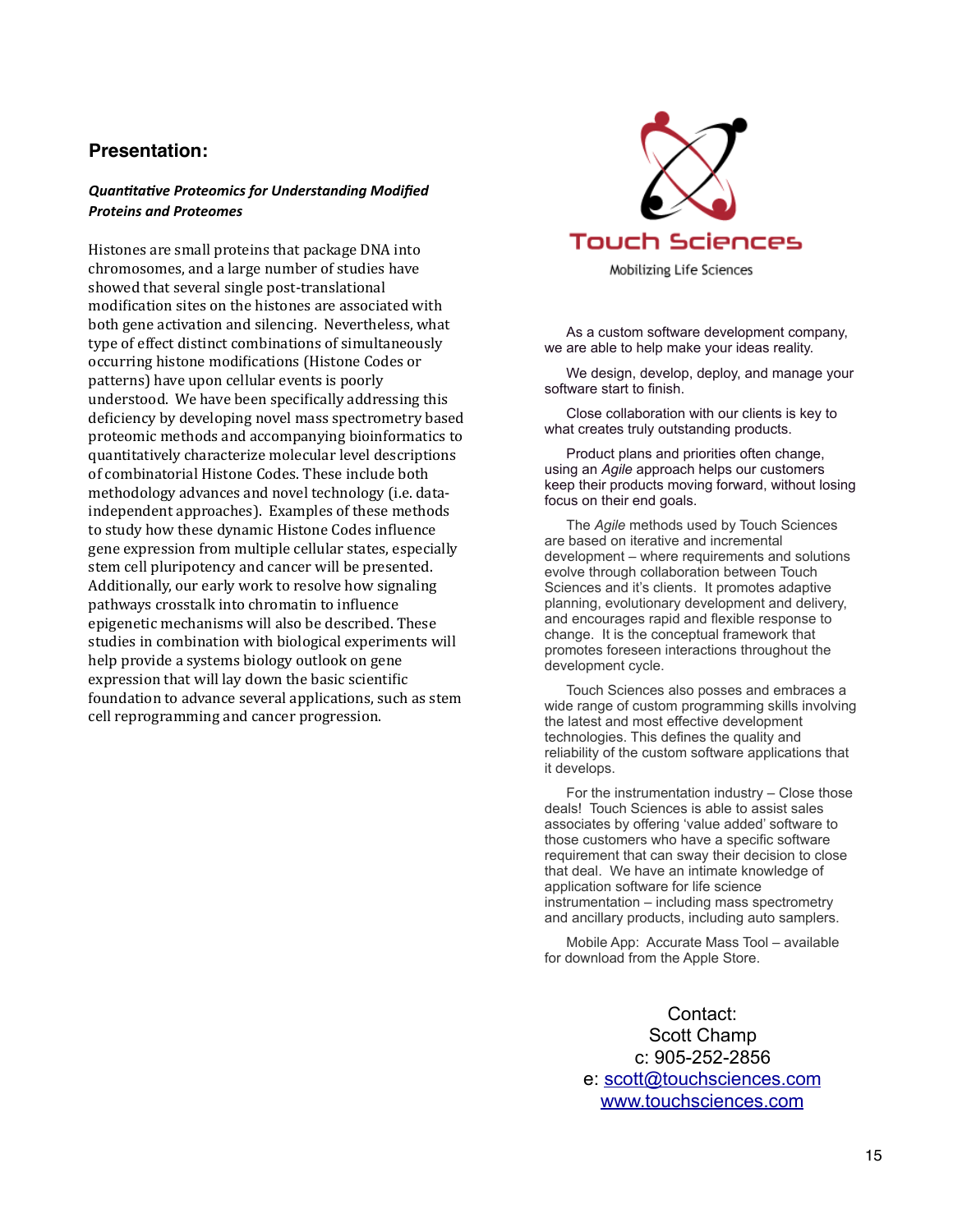# **The Bill Davidson Graduate Student Travel Award**

Bill Davidson was a PhD graduate from the laboratory of Paul Kebarle at the University of Alberta, where he acquired the expertise in the physical chemistry of ionmolecule reactions that stood him in good stead in his long career. He joined Sciex in 1978 and very quickly became a key part of the early success of that company, contributing to the hardware development and writing some of the first application software (on a PDP8 computer!) for the TAGA (Trace Atmospheric Gas Analyzer). This instrument incorporated an APCI ion source and the first commercially available triplequadrupole analyzer. Mobile versions mounted on a truck are still in use to monitor air quality, especially in the event of environmental accidents. Bill's vision and leadership contributed greatly to development of the Aromic System (used as a noninvasive inspection system for air cargo) and in 1989 the API III LC/MS/MS system. The latter pioneered the commercialization of reliable LC/MS/MS instruments for biomedical and other applications, and was the basis of the subsequent commercial success of Sciex. Bill developed an extensive network of collaborations and interactions with Canadian and inter- national Universities and research institutes that provided the company with exposure to many new scientific advances and technologies. His later role in business and technology development grew from his extensive contacts in the larger scientific community, where his scientific knowledge and judgment were greatly respected. 

After retiring from being the Vice-President of Science and Technology at AB SCIEX, Bill co-founded (along with Janette Champ) ETP Symposium Inc. (ETP) to continue to bring researchers together to develop new scientific advances and technologies. ETP is worldrenowned as a key conference where international and Canadian researchers get together to collaborate to develop novel technologies to further life sciences research. Bill was an active participant in ETP up until his death in August 2009.

To honour this lifetime achievement, ETP and AB SCIEX have put together an award geared to helping graduate students travel to and participate at the biennial ETP Symposium. 

This inaugural award is being presented by Dr. Brigitte Simons, SCIEX to

> **Siavash Vahidi** University of Toronto

Siavash Vahidi attended the National University of Iran (Shahid Beheshti University), obtaining a BSc in chemistry (2006-2010). He then moved to The University of Western Ontario (2010-2015) to earn a PhD degree in biophysical mass spectrometry with Prof. Lars Konermann. His interest in protein structure, folding, and dynamics has brought him to the Departments of Molecular Genetics and Biochemistry at the University of Toronto where he is a postdoctoral fellow in the Kay lab.

#### **Presentation:**

#### *Uncovering the Dynamic Interactions of the* FoF1 ATP Synthase Molecular Machine by H/D **Exchange Mass Spectrometry**

LS. Vahidi, Y. Bi, S. D. Dunn, and L. Konermann, Western University 

The role of conformational dynamics for the function of large protein systems, such as FoF1 ATP synthase, is a question of both fundamental and practical importance. FoF1 is a membrane-bound multi-subunit molecular motor that uses proton-motive force (PMF) to drive the synthesis of adenosine triphosphate (ATP) from adenosine diphosphate (ADP) and inorganic phosphate (Pi). Reverse operation of the enzyme generates PMF via ATP hydrolysis. Operation in either direction involves rotation of the g and e subunits that connect the a3b3 head and the membrane-anchored cn ring. Xray crystallography and other techniques have provided detailed insights into the structure and function of FoF1 sub-complexes. However, interrogating the overall conformational dynamics of intact membrane-bound FoF1 during rotational catalysis has proven to be difficult. In this talk, I will outline how hydrogendeuterium exchange (HDX) mass spectrometry (MS) can be used to probe the inner workings of FoF1 in its natural membrane-bound state. The H-bonding network of key power transmission elements is insensitive to PMF-induced mechanical stress. Unexpectedly, a pronounced destabilization of the g C-terminal helix during rotational catalysis was observed. This destabilization occurs when FoF1 operates against a PMF-induced torque; the effect disappears when PMF is eliminated 

| by an<br>The<br>of g is<br>to<br>friction | Scott Champ<br>c: (905) 252-6056<br>e: scott@touchsciences.com<br>www.touchsciences.com | ummuutti<br>uncoupler.<br>behavior<br>attributed<br>kinetic<br>within the |
|-------------------------------------------|-----------------------------------------------------------------------------------------|---------------------------------------------------------------------------|
| apical                                    |                                                                                         | rotor                                                                     |
| bearing.                                  |                                                                                         | These                                                                     |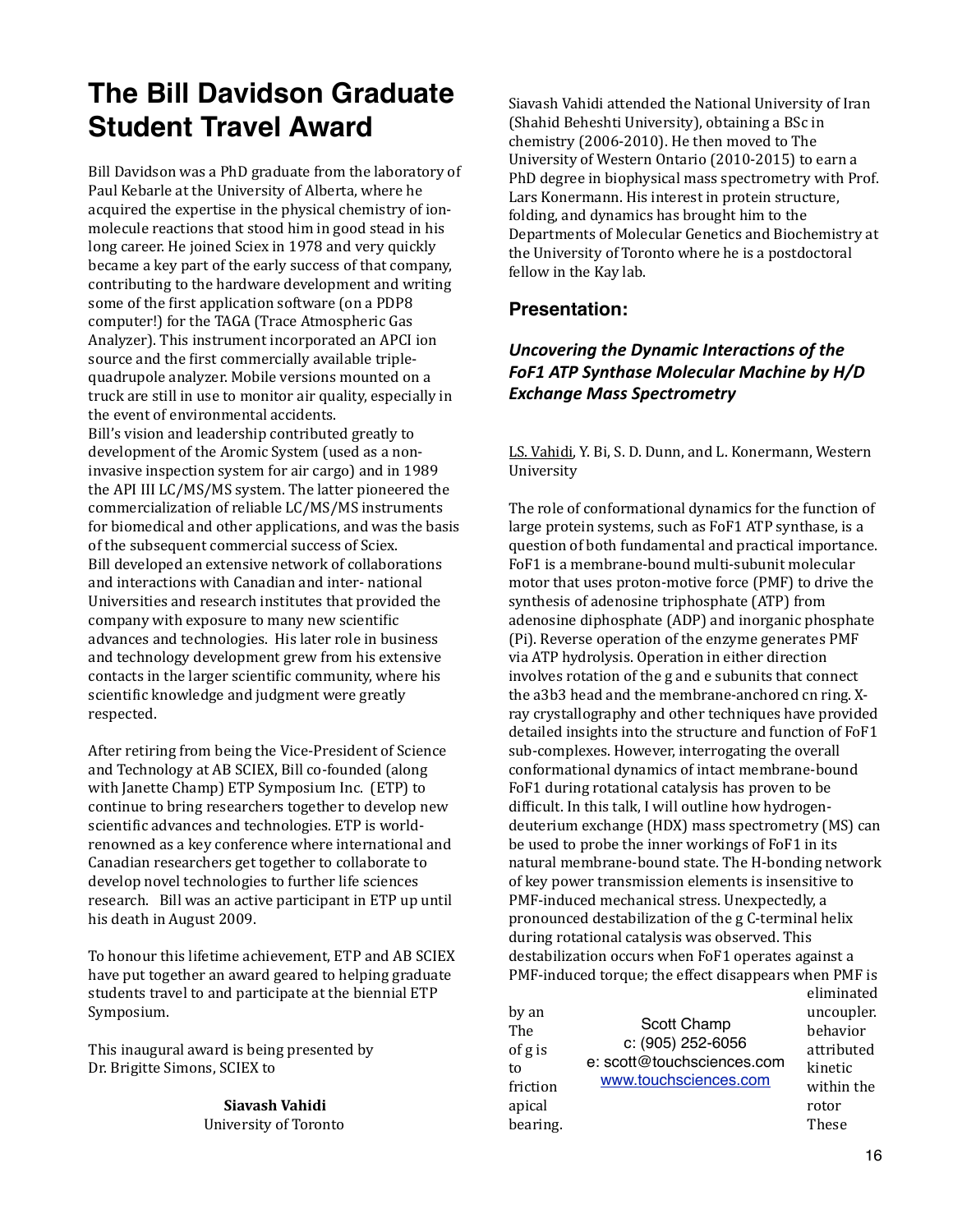results provide direct evidence that friction-mediated torsional stress is an intrinsic factor associated with FoF1 operation under physiologically relevant conditions. PMF effects on g are analogous to those encountered in combustion engines, where the crankshaft bearings exert much greater forces when operated under load than when the engine is idling.

This award is generously sponsored by



-----------------------------

# **PosterPresentations**

**Liu Yang** University of Regina

# ABSTRACT:

#### *Pesticides in the Atmosphere in the Okanagan Valley Agricultural Region in British Columbia*

Contributing Authors: Liu Yang\*, Renata Raina-Fulton

A modified gas chromatography-negative chemical ionization mass spectrometry method was developed to analyze atmospheric samples for pesticides including chlorpyrifos, endosulfan I/II, and endosulfan sulfate. Negative chemical ionization in selected ion monitoring mode provides higher sensitivity and reduced issues with interferences or matrix effects as compared to electron impact ionization. Atmospheric samples were collected with a high-volume particle/vapour sampler at Osoyoos in the southern Okanagan Valley of British Columbia. The pesticides were extracted from the solid materials for atmospheric collection using pressurized solvent extraction and then after a drying stage clean-up was accomplished with solid-phase extraction. The Okanagan Valley is an intensive agricultural area with vineyards and orchards for tree fruit crops. During April ?October 2011 maximum atmospheric concentrations were  $2880$  pg/m3,  $7940$  pg/m3,  $1940$  $pg/m3$  and 334  $pg/m3$  for chlorpyrifos, endosulfan I and II, and endosulfan sulfate, respectively. The seasonal trends in atmospheric concentrations of these

pesticides will be presented. Chlorpyrifos is not recommended for use on tree fruit crops or in vineyards in BC, but has been used in Washington State. A global ban on the manufacture and use of endosulfan was negotiated under the Stockholm Convention in April 2011 and became in effect in the mid-2012. Canada developed a plan to phase-out endosulfan usage by December 31, 2016 and BC is one of the highest usage regions of endosulfan in Canada with 2100 kg of endosulfan sold in 2010. Preliminary data for 2012 will also be presented to determine changes of endosulfan I/ II versus endosulfan sulfate concentrations.

-----------------------------

**Sau-Ching Wu** University of Calgary

# ABSTRACT:

#### *A simple and efficient method to prepare a streptavidin mutein based affinity matrix via an orientation specific immobilization approach*

Contributing Authors: Sau-Ching Wu, Jonathan Chin and Sui-Lam Wong

A streptavidin mutein, SAVSBPM18, has been engineered for affinity purification of recombinant proteins tagged with a streptavidin binding peptide (SBP). This mutein has the binding affinities  $(\sim 10-8M)$ towards both SBP tag and biotin. The bound SBP-tagged proteins can be eluted from the affinity matrix using biotin as the competitor. The greatest strength of this system is that the affinity matrix can be reused many times. To prepare the affinity matrix, SAVSBPM18 was traditionally coupled to a matrix via amine coupling. Since SAVSBPM18 has many lysine residues, it is impossible to couple this protein to the matrix in an orientation specific manner. Furthermore, Lysine-121 plays a critical role in binding both the SBP tag and biotin. Coupling via this residue will essentially inactivate SAVSBPM18. To develop a simple and efficient method for preparing affinity matrix, a 14-kDa dextran binding domain (DBD) derived from the Leuconostoc mesenteroides dextransucrase was used as a molecular handle for matrix coupling. This domain binds to dextran in high affinity (kd =  $2.8 \times 10-9 \text{ M}$ ). Two SAVSBPM18 fusions (SAVSBPM18-DBD and DBD-SAVSBPM18) were constructed. Both versions can be produced intracellularly from E. coli with the majority of the fusion proteins in the soluble form. Functional characterizations using biotin agarose and Sephadex G100 indicate that both the streptavidin domain and dextran binding domain are functional in SAVSBPM18-DBD. An SAVSBPM18 affinity column can be prepared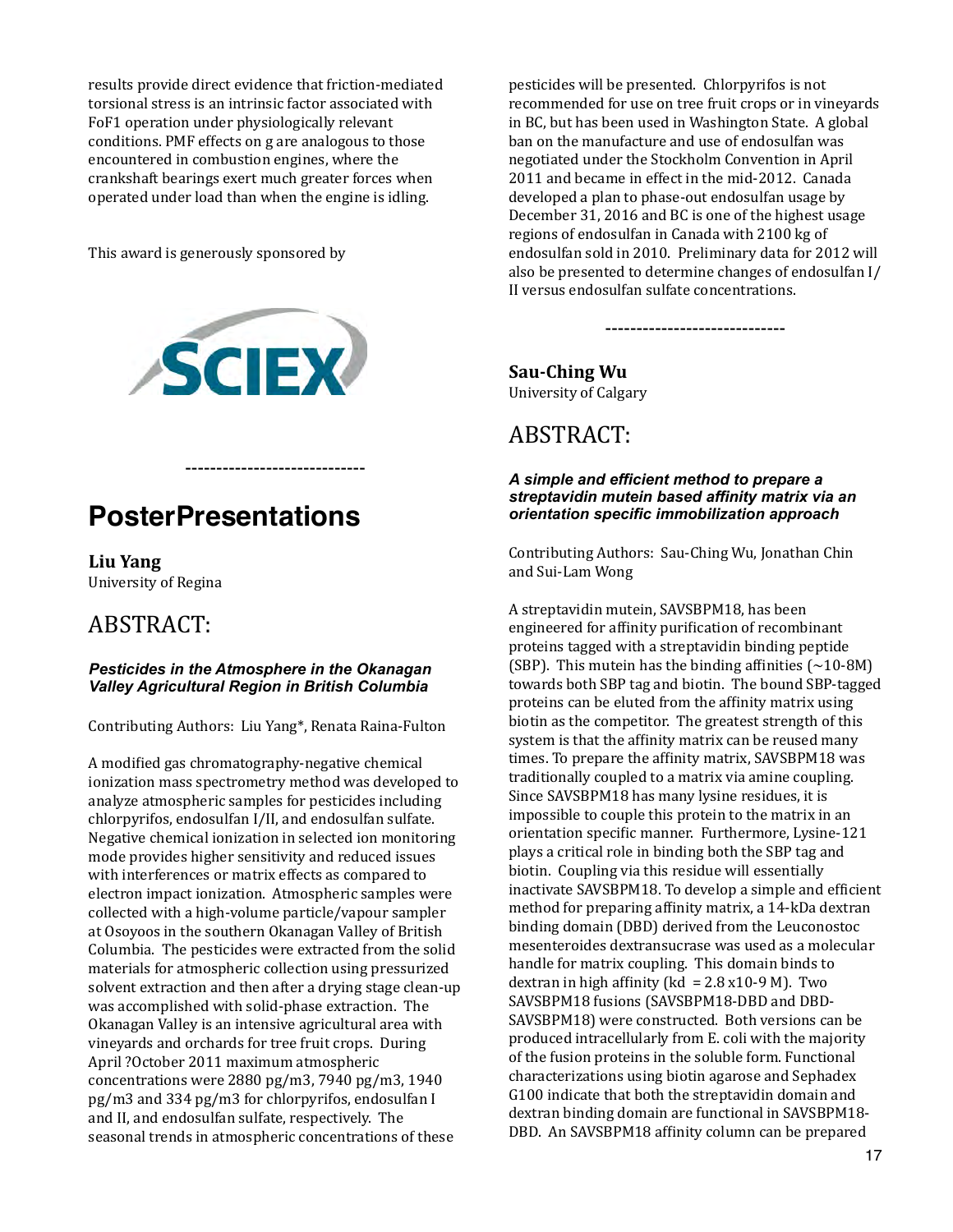easily using crude extract from the SAVSBP-DBD producing strain. SBP tagged lactamase can be affinity purified in one step with high purity using this matrix.

-----------------------------

**Marcus Kim**

**Agilent Technologies** 

# ABSTRACT:

#### *Exploring Protein Three Dimensional Structural Conformation Using Native Ion Mobility Mass Spectrometry*

Contributing Authors: Ning Tang, Marcus Kim

The coupling of a uniform low field ion mobility drift tube with a quadrupole time of flight mass spectrometer has added the dimensions of shape and size of a molecule to its exact mass and collisional induced fragmentation profile. The separation mechanism of an ion mobility drift tube is orthogonal to chromatography and high resolution accurate mass detection so it offers additional powers of separation. This new dimension of separation increases mass spectral purity for complex mixtures and the low field drift tube minimizes RF induced ion heating to provide native molecule structural information for various protein conformers. This talk will discuss how the Agilent IMS-QTOF is able to detect and identify various protein conformers.

-----------------------------

#### **Naomichi Baba**

Okayama University, Okayama, Japan

### ABSTRACT:

#### *Tracing of Structural Changes in Labeled Phospholipid Molecular Species in Biological Systems by Means of Tandem Electrospray Ionization Mass Spectrometry*

Contributing Authors: Naomichi Baba,<sup>1</sup> Hiroko Tominaga,<sup>1</sup> Ai Nagai,1 Tomoe Ishihara,<sup>1</sup> Rumiko Shimizu2

<sup>1</sup>Graduate School of Bioscience and Technology, Okayama University, Tsushimanaka, Okayama, Japan <sup>2</sup> Kobe Gakuin University, Kobe, Japan

Precursor ion scan mode in collision-induced tandem electrospray ionization mass spectrometry is enable to detect specific molecular ion species even in the

presence of complex biological systems. Based on the principle of precursor ion scan mode, we synthesized two labeled phosphatidylcholines with deuteriomethyl or ethyl group. They provide unnatural product ions with specific  $m/z$  and could be used as molecular probes for typical cell membrane phospholipid. They were applied on human blood, human skin surface and herring skin surface. The recovered samples from the biological systems were analyzed in the precursor ion scan mode. The mass spectra thus obtained were found to afford a lot of information about their structural changes in the biological systems. Simultaneous use of the two molecular probes was also shown to be a useful technique.

-----------------------------

#### **Nasir Al Awwad**

College of Clinical Pharmacy, Al-Bahah University

# ABSTRACT:

#### *PEG nanoparticles decorated with Rabies Virus Glycoprotein cross the BBB*

Contributing Authors: Nasir Al Awwad1, Li Y2, Lam KS2. 1.Department of Clinical Pharmacy, Faculty of Clinical Pharmacy, Albaha University, Albaha 65431 Saudi Arabia.2.Department of Biochemistry and Molecular Medicine, College of Medicine, University of California at Davis, Sacramento, CA 95817 USA.

A major impediment in the treatment of neurological diseases is the presence of the blood-brain barrier, which precludes the entry of therapeutic molecules from blood to brain. Here we show that a short peptide derived from rabies virus glycoprotein (RVG) enables the transvascular delivery of micellar nanoparticles (NPs) based on linear polyethylene glycol (PEG)-blockdendritic cholic acids (CA) copolymers (telodendrimers), for the targeted delivery of drugs in the treatment of brain infection and inflammation. The micellar NPs have been decorated with (RVG) peptide which facilitated the (NPs) Trojan-horsing the BBB. "Click chemistry" was used to conjugate alkyne group on (RVG) peptide to the azide group at the distal terminus of the PEG chain at a molar ratio of 1:2 (RVG:PEG). The delivery was demonstrated in vivo biodistribution study after intravenous injection into mice. 

Therefore, telodendrimers decorated with (RVG) peptide have great potential as a new therapeutic approach for patients with brain infection or inflammation. This 29-amino-acid peptide specifically binds to the acetylcholine receptor expressed by neuronal cells and transduce the (NPs) to neuronal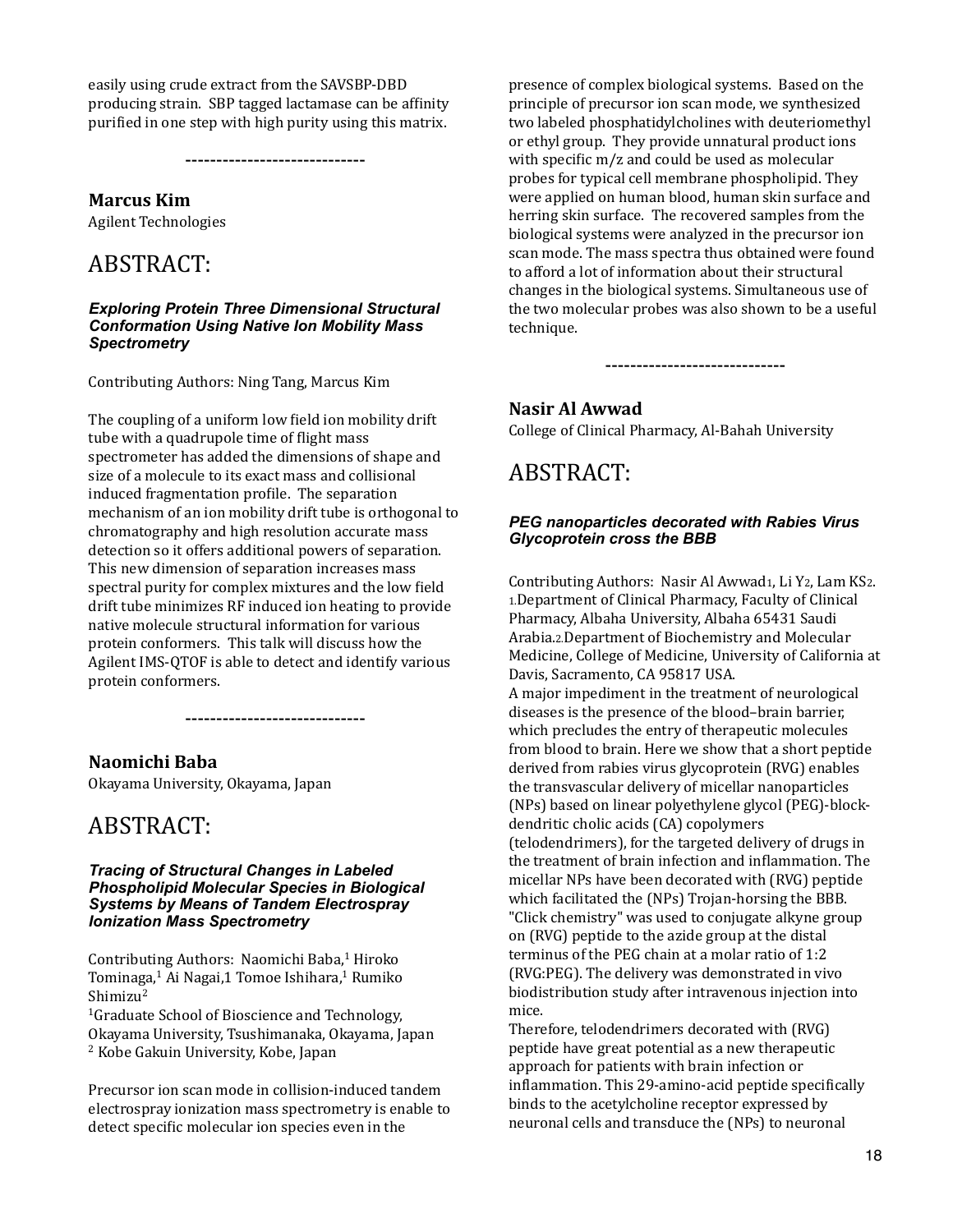cells. Controversially, the naked (NPs) could not pass through the BBB. Thus, RVG provides a safe and noninvasive approach for the delivery of (NPs) and potentially other therapeutic molecules across the blood–brain barrier. 

#### **Peter Horvatovich**

University of Groningen

### ABSTRACT:

#### *Critical assessment of LC-MS data pre-processing and feature selection methods for biomarker discovery in clinical proteomics*

Contributing Authors: Berend Hoekman<sup>1, 5, 6</sup>, Christin Christin<sup>1, 5, 6</sup>, Huub Hoefsloot<sup>2</sup>, Age Smilde<sup>2</sup>, Rainer Breitling<sup>3, 5</sup>, Frank Suits<sup>4</sup>, Rainer Bischoff<sup>1, 5, 6</sup>, Peter Horvatovich<sup>1, 5, 6</sup>

- 2 Swammerdam Institute for Life Sciences, University of Amsterdam, Science Park 904, 1098 XH Amsterdam, the Netherlands
- 3 Manchester Institute of Biotechnology, Faculty of Life Sciences, University of Manchester, 131 Princess Street, M1
- 7DN Manchester, UK 4 IBM T.J. Watson Research Centre, 1101 Kitchawan Road,
- Route 134, Yorktown Heights, 10598 New York, USA.
- 5 Netherlands Bioinformatics Centre, Geert Grooteplein 28,
- 6525 GA Nijmegen, The Netherlands
- 6 Netherlands Proteomics Centre, Padualaan 8, 3584 CH Utrecht, The Netherlands

Performance assessment of LC-MS data pre-processing and selection of discriminating features (peaks) is critical to interpret correctly the outcome of quantitative proteomics profiling studied such as biomarker discovery. The presented performance assessment is performed using two complex proteomics label-free LC-MS datasets spiked with peptides at different concentration levels. Relative performance of different LC-MS data pre-processing workflows is demonstrated using msCompare framework. msCompare framework includes peak detection and peak matching modules from multiple popular opensource LC-MS quantification programs such as MZmine, OpenMS and SuperHirn. msCompare allows to design workflows using all possible combination of integrated peak detection and peak matching modules. Score based on the rank of spiked features amongst the most discriminating features is used to assess the relative performance of the different workflows. The presented method is suitable to select the best workflow with the best peak detection and peak matching modules for a given quantitative LC-MS dataset.

The goal of feature selection statistical methods in biomarker discovery is the accurate selection of feature set, which is able to discriminate between predefined groups of samples. 6 feature selection methods such as *t*-test, Mann-Whitney-Wilcoxon-test, Nearest Shrunken Centroid, Partial Least Squares - Discriminant Analysis, Principal Component – Discriminant Analysis and Support Vector Machine - Recursive Features Elimination are assessed using two spiked complex proteomics LC-MS datasets. The performance for accurate selection of a set of features related to spiked compounds was assessed using the harmonic mean of the recall and the precision (f-score) and the geometric mean of the recall and the true negative rate (g-score). The feature selection methods were applied on data sets with different sample size and extent of sample class separation determined by the concentration level of spiked compounds. The comparison enable the selection of the best performing feature selection method for a quantitative LC-MS dataset with given sample size and class separation.

<sup>&</sup>lt;sup>1</sup> Analytical Biochemistry, Department of Pharmacy,

University of Groningen, A. Deusinglaan 1, 9713 AV

Groningen, The Netherlands